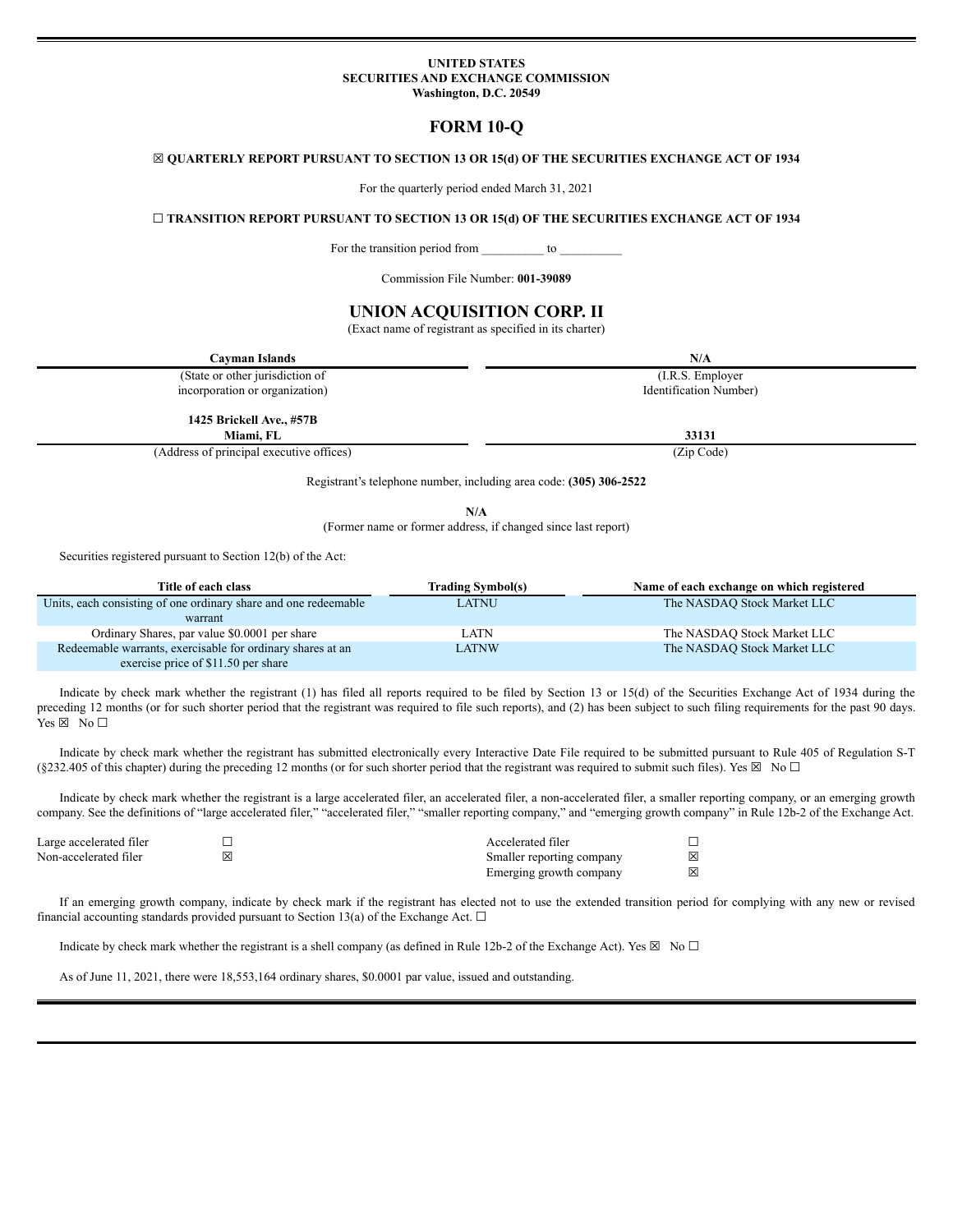# **UNION ACQUISITION CORP. II**

# **FORM 10-Q FOR THE QUARTER ENDED MARCH 31, 2021**

# **TABLE OF CONTENTS**

| <b>Part I. Financial Information</b><br>Item 1. Financial Statements                                                                     |  |
|------------------------------------------------------------------------------------------------------------------------------------------|--|
|                                                                                                                                          |  |
|                                                                                                                                          |  |
| Condensed Balance Sheets as of March 31, 2021 (unaudited) and September 30, 2020                                                         |  |
| Condensed Statements of Operations for the three and six months ended March 31, 2021 and 2020 (unaudited)                                |  |
| Condensed Statements of Changes in Shareholders' (Deficit) Equity for the three and six months ended March 31, 2021 and 2020 (unaudited) |  |
| Condensed Statements of Cash Flows for the six months ended March 31, 2021 and 2020 (unaudited)                                          |  |
| Notes to Condensed Interim Financial Statements (unaudited)                                                                              |  |
| Item 2. Management's Discussion and Analysis of Financial Condition and Results of Operations<br>19                                      |  |
| <u>Item 3. Quantitative and Qualitative Disclosures Regarding Market Risk</u><br>24                                                      |  |
| Item 4. Controls and Procedures<br>24                                                                                                    |  |
|                                                                                                                                          |  |
| 25<br>Part II. Other Information                                                                                                         |  |
| 25<br>Item 1A. Risk factors                                                                                                              |  |
| <u>Item 2. Unregistered Sales of Equity Securities and Use of Proceeds from Registered Securities</u><br>25                              |  |
| 26<br>Item 6. Exhibits                                                                                                                   |  |
|                                                                                                                                          |  |
| 27<br>Part III. Signatures                                                                                                               |  |
|                                                                                                                                          |  |

i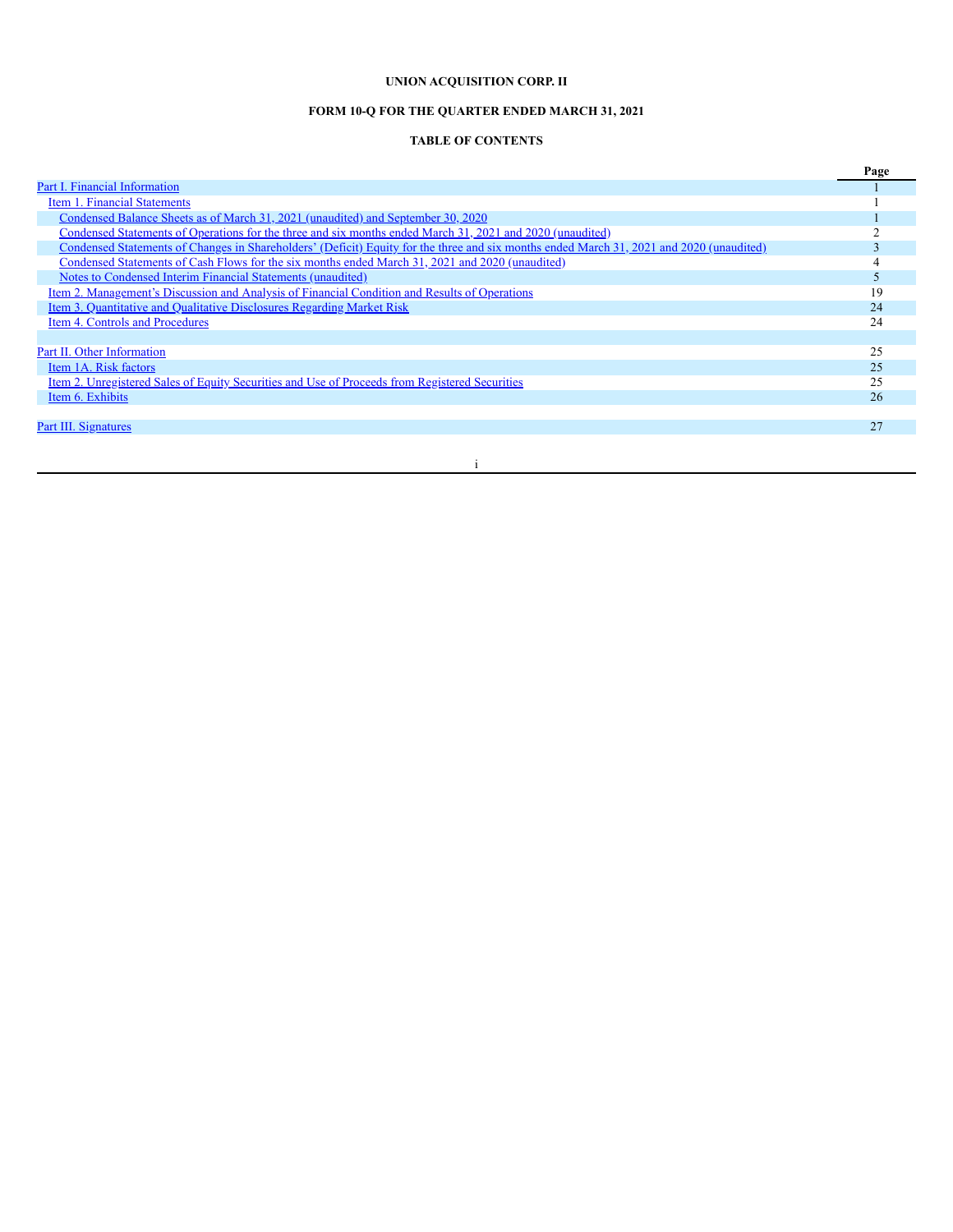# <span id="page-2-2"></span><span id="page-2-1"></span><span id="page-2-0"></span>**ITEM 1. FINANCIAL STATEMENTS**

#### **UNION ACQUISITION CORP. II CONDENSED BALANCE SHEETS**

|                                                                                                                                                                                                                                                    |              | March 31.<br>2021<br>(Unaudited) |              | September 30,<br>2020 |  |
|----------------------------------------------------------------------------------------------------------------------------------------------------------------------------------------------------------------------------------------------------|--------------|----------------------------------|--------------|-----------------------|--|
| <b>ASSETS</b>                                                                                                                                                                                                                                      |              |                                  |              |                       |  |
| <b>Current Assets</b>                                                                                                                                                                                                                              |              |                                  |              |                       |  |
| Cash                                                                                                                                                                                                                                               | $\mathbb{S}$ | 295,152                          | $\mathbb{S}$ | 955,800               |  |
| Prepaid expenses                                                                                                                                                                                                                                   |              | 68,972                           |              | 96,472                |  |
| <b>Total Current Assets</b>                                                                                                                                                                                                                        |              | 364,124                          |              | 1.052.272             |  |
| Cash and marketable securities held in Trust Account                                                                                                                                                                                               |              | 201,336,098                      |              | 201, 323, 339         |  |
| <b>TOTAL ASSETS</b>                                                                                                                                                                                                                                |              | 201,700,222                      | S            | 202,375,611           |  |
| <b>LIABILITIES AND SHAREHOLDERS' (DEFICIT) EQUITY</b>                                                                                                                                                                                              |              |                                  |              |                       |  |
| Current liabilities - accrued expenses                                                                                                                                                                                                             | $\mathbb{S}$ | 66,963                           | $\mathbb{S}$ | 144,541               |  |
| Warrant liabilities                                                                                                                                                                                                                                |              | 24,975,000                       |              | 25,500,000            |  |
| <b>Total Liabilities</b>                                                                                                                                                                                                                           |              | 25,041,963                       |              | 25,644,541            |  |
| <b>Commitments and Contingencies</b>                                                                                                                                                                                                               |              |                                  |              |                       |  |
| Ordinary shares subject to possible redemption, 20,000,000 and 17,173,106 shares at redemption value at March 31, 2021 and<br>September 30, 2020, respectively                                                                                     |              | 200,000,000                      |              | 171,731,060           |  |
| <b>Shareholders' (Deficit) Equity</b>                                                                                                                                                                                                              |              |                                  |              |                       |  |
| Preference shares, \$0.0001 par value, 1,000,000 shares authorized; no shares issued and outstanding                                                                                                                                               |              |                                  |              |                       |  |
| Ordinary shares, \$0.0001 par value, 150,000,000 shares authorized; 5,000,000 and 7,826,894 shares issued and outstanding<br>(excluding 20,000,000 and 17,173,106 shares subject to possible redemption) at March 31, 2021 and September 30, 2020, |              |                                  |              |                       |  |
| respectively                                                                                                                                                                                                                                       |              | 500                              |              | 783                   |  |
| Additional paid-in capital<br>Accumulated deficit                                                                                                                                                                                                  |              |                                  |              | 17,563,935            |  |
|                                                                                                                                                                                                                                                    |              | (23,342,241)                     |              | (12, 564, 708)        |  |
| <b>Total Shareholders' (Deficit) Equity</b>                                                                                                                                                                                                        |              | (23, 341, 741)                   |              | 5,000,010             |  |
| TOTAL LIABILITIES AND SHAREHOLDERS' (DEFICIT) EQUITY                                                                                                                                                                                               |              | 201,700,222                      |              | 202,375,611           |  |

*The accompanying notes are an integral part of these unaudited condensed interim financial statements.*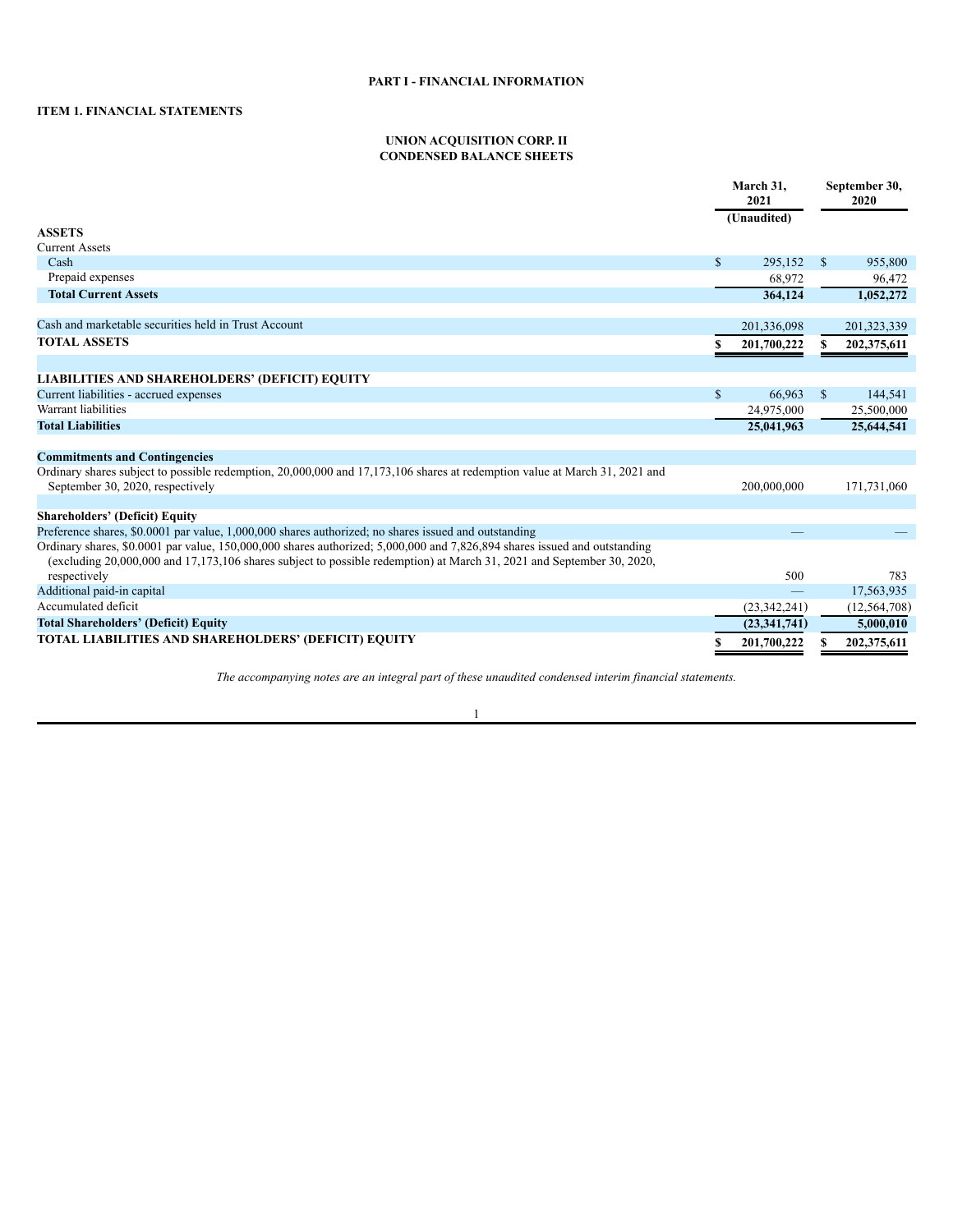## **UNION ACQUISITION CORP. II CONDENSED STATEMENTS OF OPERATIONS (Unaudited)**

<span id="page-3-0"></span>

|                                                                       | <b>Three Months Ended</b><br>March 31, |            |  |            | <b>Six Months Ended</b><br>March 31, |            |  |            |
|-----------------------------------------------------------------------|----------------------------------------|------------|--|------------|--------------------------------------|------------|--|------------|
|                                                                       |                                        | 2021       |  | 2020       |                                      | 2021       |  | 2020       |
| Formation and operating costs                                         |                                        | 404,562    |  | 214,140    |                                      | 635,570    |  | 457,377    |
| <b>Loss from operations</b>                                           |                                        | (404, 562) |  | (214, 140) |                                      | (635,570)  |  | (457,377)  |
| Other income (expense):                                               |                                        |            |  |            |                                      |            |  |            |
| Change in fair value of warrant liabilities                           |                                        | 6,400,000  |  | 2,012,500  |                                      | 525,000    |  | (112,500)  |
| Interest earned on marketable securities held in Trust Account        |                                        | 8,623      |  | 634,168    |                                      | 37,759     |  | 1,221,441  |
| Other income, net                                                     |                                        | 6,408,623  |  | 2,646,668  |                                      | 562,759    |  | 1,108,941  |
| Net income (loss)                                                     |                                        | 6,004,061  |  | 2,432,528  |                                      | (72, 811)  |  | 651,564    |
| Weighted average shares outstanding of redeemable ordinary shares     |                                        | 20,000,000 |  | 20,000,000 |                                      | 20,000,000 |  | 20,000,000 |
| Basic and diluted net income per redeemable ordinary share            |                                        | 0.00       |  | 0.03       |                                      | 0.00       |  | 0.06       |
| Weighted average shares outstanding of non-redeemable ordinary shares |                                        | 5,000,000  |  | 5,000,000  |                                      | 5,000,000  |  | 5,000,000  |
|                                                                       |                                        |            |  |            |                                      |            |  |            |
| Basic and diluted net income (loss) per non-redeemable ordinary share |                                        | 1.20       |  | 0.36       |                                      | (0.02)     |  | (0.11)     |

*The accompanying notes are an integral part of these unaudited condensed interim financial statements.*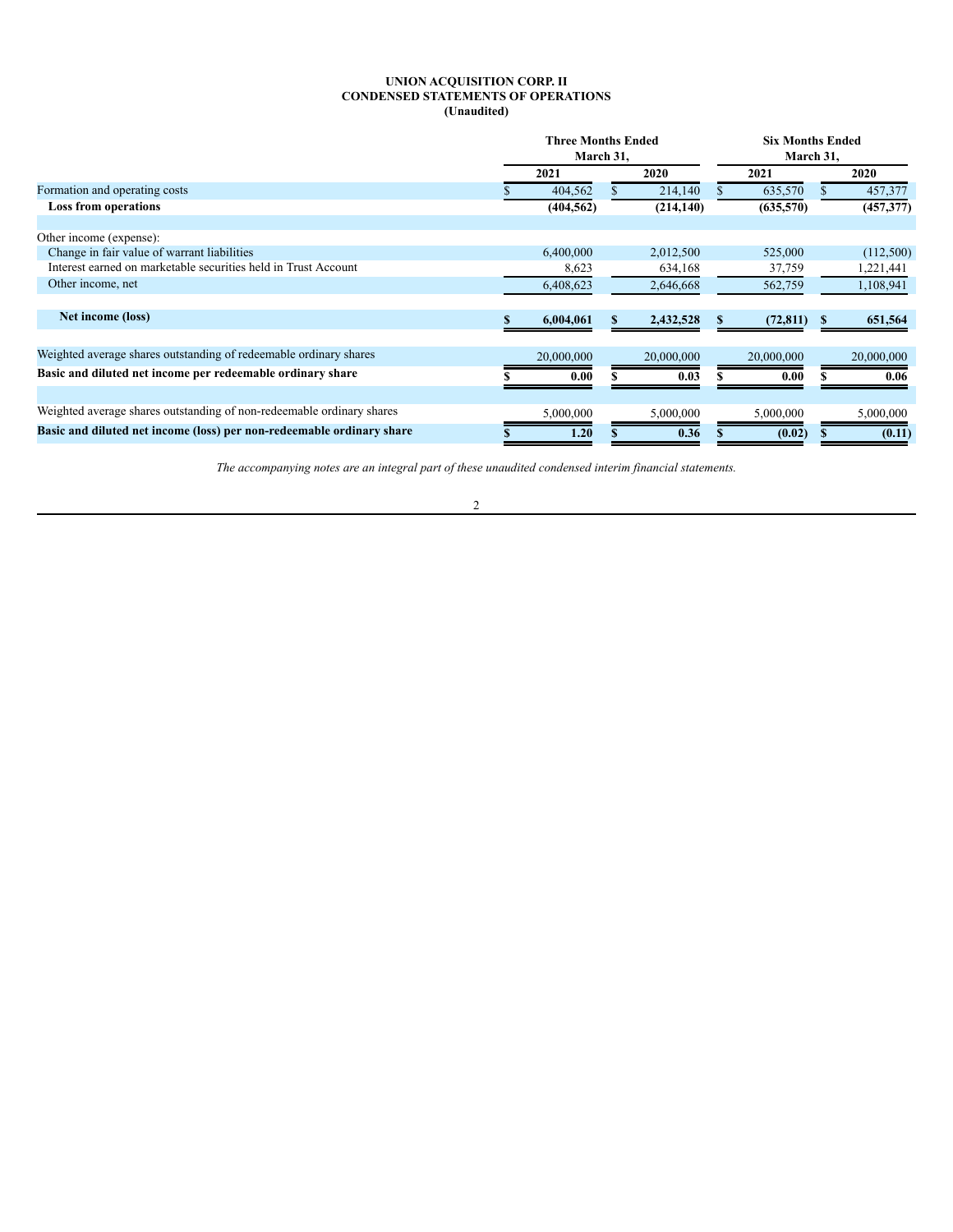## **UNION ACQUISITION CORP. II CONDENSED STATEMENTS OF CHANGES IN SHAREHOLDERS' (DEFICIT) EQUITY (Unaudited)**

# **THREE AND SIX MONTHS ENDED MARCH 31, 2021**

<span id="page-4-0"></span>

|                                                                   |                        |   |        |                   |             |                | <b>Total</b>   |  |
|-------------------------------------------------------------------|------------------------|---|--------|-------------------|-------------|----------------|----------------|--|
|                                                                   |                        |   |        | <b>Additional</b> |             |                | Shareholders'  |  |
|                                                                   | <b>Ordinary Shares</b> |   |        | Paid in           | Accumulated |                | <b>Equity</b>  |  |
|                                                                   | <b>Shares</b>          |   | Amount | Capital           | Deficit     |                | (Deficit)      |  |
| <b>Balance – October 1, 2020</b>                                  | 7.826.894              | ъ | 783    | 17,563,935        |             | (12, 564, 708) | 5,000,010      |  |
| Change in value of ordinary shares subject to possible redemption | 607,687                |   | 60     | 6,076,810         |             |                | 6,076,870      |  |
| Net loss                                                          |                        |   |        |                   |             | (6,076,872)    | (6,076,872)    |  |
| <b>Balance – December 30, 2020</b>                                | 8,434,581              | S | 843    | 23,640,745        |             | (18, 641, 580) | 5,000,008      |  |
|                                                                   |                        |   |        |                   |             |                |                |  |
| Change in value of ordinary shares subject to possible redemption | (3,434,581)            |   | (343)  | (23,640,745)      |             | (10, 704, 722) | (34,345,810)   |  |
| Net income                                                        |                        |   |        |                   |             | 6,004,061      | 6,004,061      |  |
| <b>Balance – March 31, 2021</b>                                   | 5,000,000              |   | 500    |                   |             | (23, 342, 241) | (23, 341, 741) |  |

## **THREE AND SIX MONTHS ENDED MARCH 31, 2020**

|                                                                   |                        |   |         | (Accumulated |                   |          |             |  |                 |
|-------------------------------------------------------------------|------------------------|---|---------|--------------|-------------------|----------|-------------|--|-----------------|
|                                                                   |                        |   |         |              | <b>Additional</b> |          | Deficit) /  |  | <b>Total</b>    |
|                                                                   | <b>Ordinary Shares</b> |   |         |              | Paid in           | Retained |             |  | Shareholders'   |
|                                                                   | <b>Shares</b>          |   | Amount  |              | Capital           | Earnings |             |  | <b>Equity</b>   |
| <b>Balance – October 1, 2019</b>                                  | 5,031,250              | S | 503     |              | 24,497            |          | (15, 175)   |  | 9,825           |
| Forfeiture of Founder Shares                                      | (31,250)               |   | (3)     |              |                   |          |             |  |                 |
| Sale of 20,000,000 Units, net of underwriting discounts, offering |                        |   |         |              |                   |          |             |  |                 |
| costs and warrant liabilities                                     | 20,000,000             |   | 2,000   |              | 189,268,778       |          |             |  | 189,270,778     |
| Ordinary shares subject to possible redemption                    | (18, 249, 963)         |   | (1,825) |              | (182, 497, 805)   |          |             |  | (182, 499, 630) |
| Net loss                                                          |                        |   |         |              |                   |          | (1,780,964) |  | (1,780,964)     |
| <b>Balance – December 31, 2019</b>                                | 6,750,037              | ъ | 675     |              | 6,795,473         |          | (1,796,139) |  | 5,000,009       |
|                                                                   |                        |   |         |              |                   |          |             |  |                 |
| Change in value of ordinary shares subject to possible redemption | (243, 253)             |   | (24)    |              | (2,432,506)       |          |             |  | (2,432,530)     |
| Net income                                                        |                        |   |         |              |                   |          | 2,432,528   |  | 2,432,528       |
| <b>Balance – March 31, 2020</b>                                   | 6,506,784              |   | 651     |              | 4,362,967         |          | 636,389     |  | 5,000,007       |

*The accompanying notes are an integral part of these unaudited condensed interim financial statements.*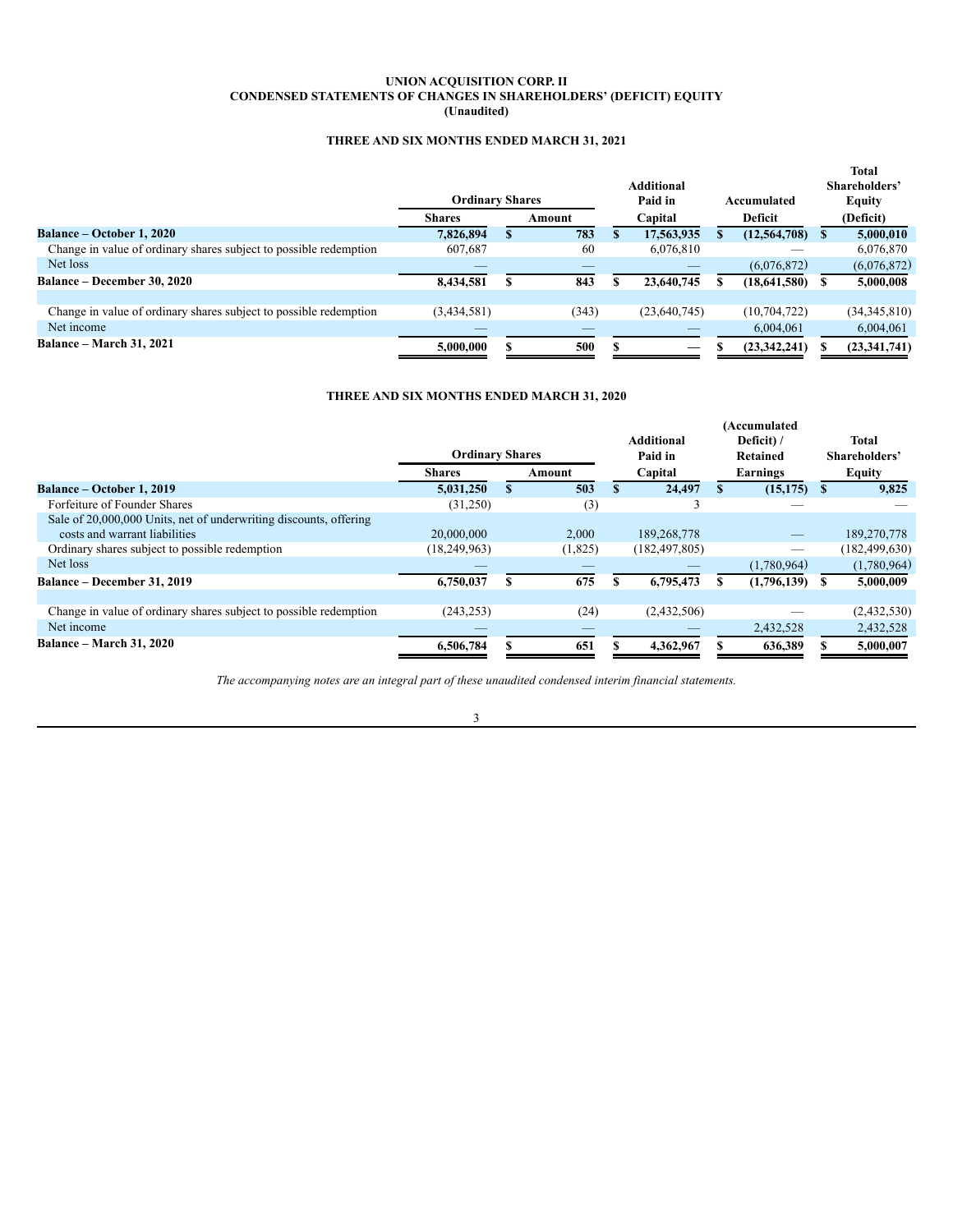## **UNION ACQUISITION CORP. II CONDENSED STATEMENTS OF CASH FLOWS (Unaudited)**

<span id="page-5-0"></span>

|                                                                                      |                 | <b>Six Months Ended</b><br>March 31. |
|--------------------------------------------------------------------------------------|-----------------|--------------------------------------|
|                                                                                      | 2021            | 2020                                 |
| <b>Cash Flows from Operating Activities:</b>                                         |                 |                                      |
| Net (loss) income                                                                    | (72, 811)<br>\$ | 651,564<br>\$                        |
| Adjustments to reconcile net (loss) income to net cash used in operating activities: |                 |                                      |
| Interest earned on marketable securities held in Trust Account                       | (37,759)        | (1,221,441)                          |
| Change in fair value of warrant liabilities                                          | (525,000)       | 112,500                              |
| Fees charged on Trust Account                                                        | 25,000          | 19,583                               |
| Changes in operating assets and liabilities:                                         |                 |                                      |
| Prepaid expenses                                                                     | 27,500          | (204, 191)                           |
| Accrued expenses                                                                     | (77, 578)       | 67,500                               |
| Net cash used in operating activities                                                | (660, 648)      | (574, 485)                           |
| <b>Cash Flows from Investing Activities:</b>                                         |                 |                                      |
| Investment of cash in Trust Account                                                  |                 | (200,000,000)                        |
| Net cash used in investing activities                                                |                 | (200,000,000)                        |
| <b>Cash Flows from Financing Activities:</b>                                         |                 |                                      |
| Proceeds from sale of Units, net of underwriting discounts paid                      |                 | 196,000,000                          |
| Proceeds from sale of Private Placement Warrants                                     |                 | 6,250,000                            |
| Repayment of promissory note – related party                                         |                 | (175,000)                            |
| Payments of offering costs                                                           |                 | (372, 228)                           |
| Net cash provided by financing activities                                            |                 | 201,702,772                          |
| <b>Net Change in Cash</b>                                                            | (660, 648)      | 1,128,287                            |
| $Cash - Beginning$                                                                   | 955,800         | 27,831                               |
| Cash - Ending                                                                        | 295,152         | 1,156,118<br>S                       |
|                                                                                      |                 |                                      |
| <b>Non-Cash Investing and Financing Activities:</b>                                  |                 |                                      |
| Initial classification of ordinary shares subject to possible redemption             | \$              | 183,530,600                          |
| Change in value of ordinary shares subject to possible redemption                    | 28.268.940<br>S | 1,401,560                            |

*The accompanying notes are an integral part of these unaudited condensed interim financial statements.*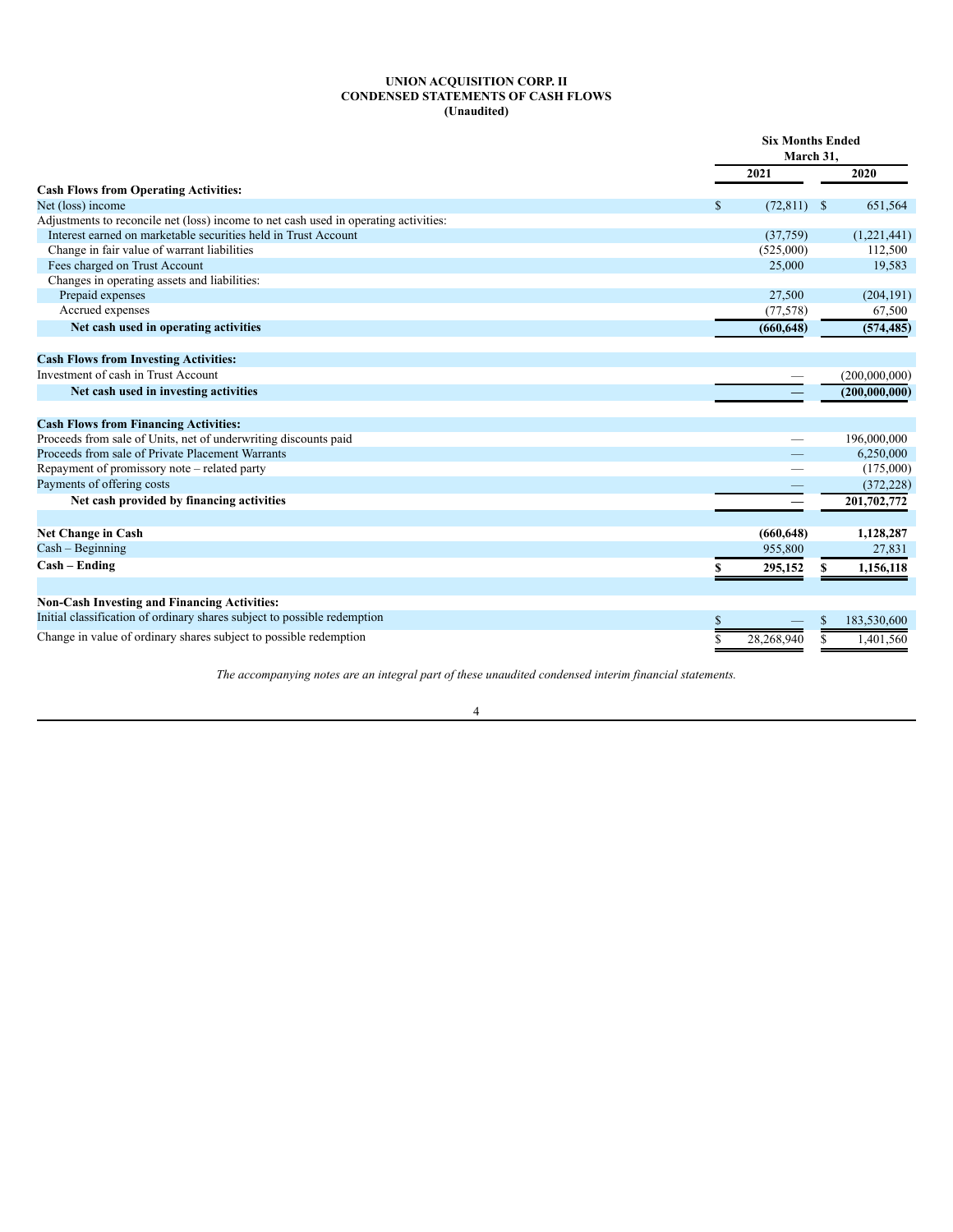### <span id="page-6-0"></span>**NOTE 1 — ORGANIZATION AND PLAN OF BUSINESS OPERATIONS**

Union Acquisition Corp. II (the "Company") is a blank check company incorporated as a Cayman Islands exempted company on December 6, 2018. The Company was formed for the purpose of effecting a merger, share exchange, asset acquisition, share purchase, recapitalization, reorganization or other similar business combination with one or more businesses or entities that the Company has not yet identified (a "Business Combination").

The Company's efforts to identify a prospective target business will not be limited to a particular industry or geographic region, although the Company intends to focus its search for a target business located in Latin America. The Company is an emerging growth company and, as such, the Company is subject to all of the risks associated with emerging growth companies.

At March 31, 2021, the Company had not yet commenced any operations. All activity through March 31, 2021 relates to the Company's formation, the initial public offering (the "Initial Public Offering"), which is described below, and, after the Initial Public Offering, identifying a target company for a Business Combination and activities in connection with the proposed acquisition of Procaps Group, S.A., a public limited liability company governed by the laws of the Grand Duchy of Luxembourg ("Procaps") (see Note 5). The Company will not generate any operating revenues until after the completion of its initial Business Combination, at the earliest. The Company generates nonoperating income in the form of interest income from the proceeds derived from the Initial Public Offering. The Company has selected September 30 as its fiscal year end.

The registration statement for the Company's Initial Public Offering was declared effective on October 17, 2019. On October 22, 2019, the Company consummated the Initial Public Offering of 20,000,000 units (the "Units" and, with respect to the ordinary shares included in the Units being offered, the "Public Shares"), which includes the partial exercise by the underwriters of their over-allotment option in the amount of 2,500,000 Units, at \$10.00 per Unit, generating gross proceeds of \$200,000,000 which is described in Note 3.

Simultaneously with the closing of the Initial Public Offering, the Company consummated the sale of 6,250,000 warrants (the "Private Placement Warrants") at a price of \$1.00 per warrant in a private placement to two of the Company's shareholders, generating gross proceeds of \$6,250,000, which is described in Note 4.

Transaction costs amounted to \$4,529,222, consisting of \$4,000,000 of underwriting fees and \$529,222 of other offering costs.

Following the closing of the Initial Public Offering on October 22, 2019, an amount of \$200,000,000 (\$10.00 per Unit) from the net proceeds of the sale of the Units in the Initial Public Offering and the sale of the Private Placement Warrants was placed in a trust account (the "Trust Account") and invested in U.S. government treasury bills with a maturity of 185 days or less or in money market funds meeting certain conditions under Rule 2a-7 under the Investment Company Act of 1940, as amended, or the Investment Company Act, which invest only in direct U.S. government treasury obligations, until the earlier of (i) the consummation of the Business Combination or (ii) the distribution of the Trust Account, as described below.

The Company's management has broad discretion with respect to the specific application of the net proceeds of the Initial Public Offering and the sale of the Private Placement Warrants, although substantially all of the net proceeds are intended to be applied generally toward consummating a Business Combination. The Company's initial Business Combination must be with one or more target businesses that together have a fair market value equal to at least 80% of the balance in the Trust Account (excluding taxes payable on the income earned on the funds held in trust) at the time of the signing of an agreement to enter into a Business Combination. The Company will only complete a Business Combination if the post-Business Combination company owns or acquires 50% or more of the outstanding voting securities of the target or otherwise acquires a controlling interest in the target sufficient for it not to be required to register as an investment company under the Investment Company Act. There is no assurance that the Company will be able to successfully effect a Business Combination.

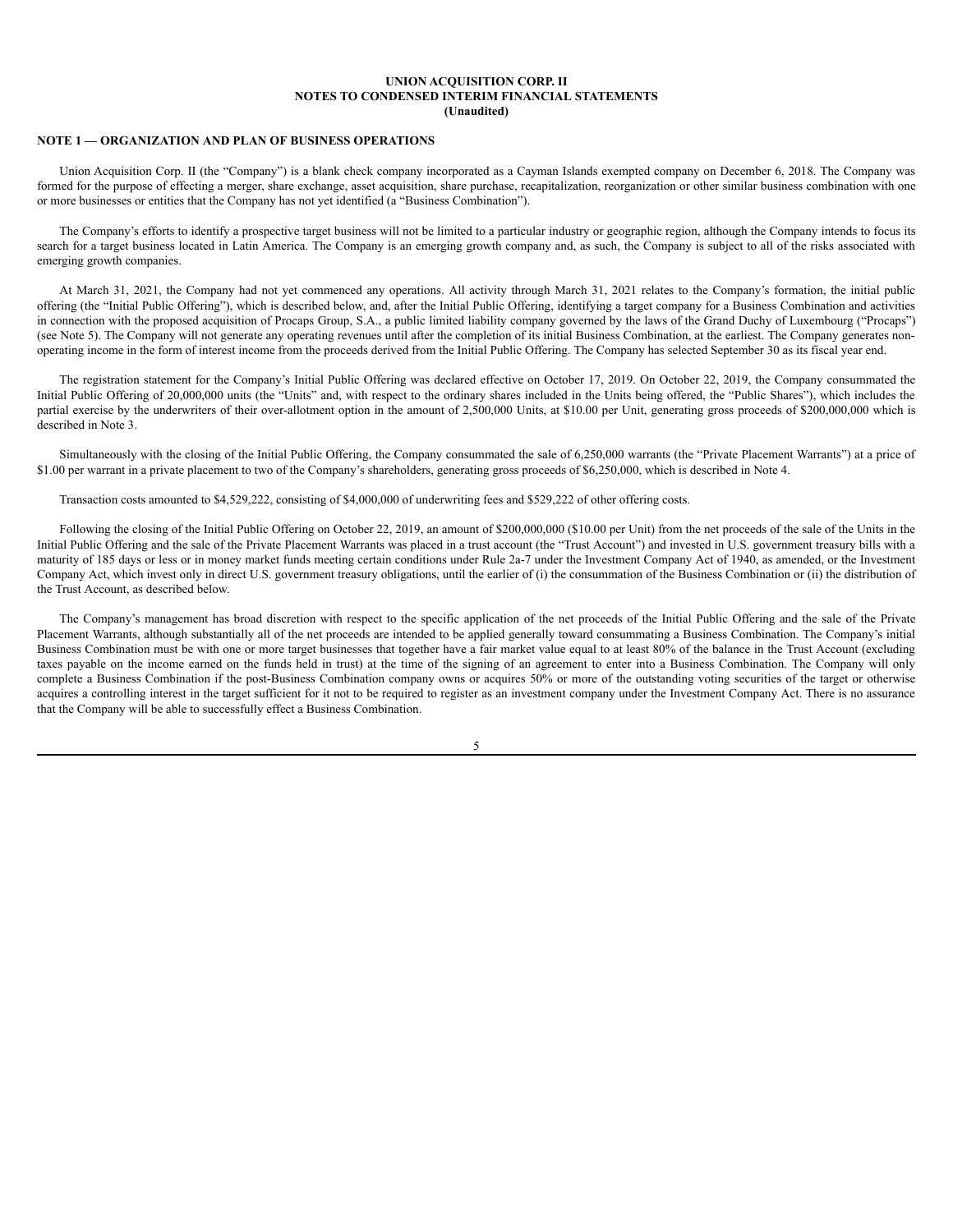The Company will provide the holders of the public shares (the "Public Shareholders") with the opportunity to redeem all or a portion of their Public Shares upon the completion of a Business Combination, either (i) in connection with a shareholder meeting called to approve the Business Combination or (ii) by means of a tender offer. The decision as to whether the Company will seek shareholder approval of a Business Combination or conduct a tender offer will be made by the Company, solely in its discretion. The Public Shareholders will be entitled to redeem their Public Shares for a pro rata portion of the aggregate amount then on deposit in the Trust Account. There will be no redemption rights upon the completion of a Business Combination with respect to the Company's warrants.

The Company will proceed with a Business Combination only if it has net tangible assets of at least \$5,000,001 upon consummation of the Business Combination and, in the case of a shareholder vote, a majority of the outstanding ordinary shares voted are voted in favor of the Business Combination. Notwithstanding the foregoing, if the Company seeks shareholder approval of the Business Combination and the Company does not conduct redemptions pursuant to the tender offer rules, a Public Shareholder, together with any affiliate of such shareholder or any other person with whom such shareholder is acting in concert or as a "group" (as defined in Section 13(d)(3) of the Securities Exchange Act of 1934, as amended (the "Exchange Act"), will be restricted from redeeming its shares with respect to more than an aggregate of 15% of the Public Shares. In connection with any initial Business Combination, the holders of the Company's ordinary shares issued prior to the Initial Public Offering (the "Initial Shareholders") and officers and directors and their affiliates have agreed (i) to vote any ordinary shares owned by them in favor of a Business Combination if a vote is held to approve the Business Combination, (ii) not to redeem any of their ordinary shares in connection therewith or any amendment to the Company's charter documents prior to the consummation of a Business Combination and (iii) not to sell any of their ordinary shares to the Company in a tender offer.

The Company initially had until April 22, 2021 to complete a Business Combination (the "Combination Period"). If the Company has not completed a Business Combination within the Combination Period (and shareholders have not amended the Company's amended and restated memorandum and articles of association to extend such date), the Company will (i) cease all operations except for the purpose of winding up, (ii) as promptly as reasonably possible but not more than ten business days thereafter, redeem 100% of the Public Shares, at a per-share price, payable in cash, equal to the aggregate amount then on deposit in the Trust Account, including interest (which interest shall be net of taxes payable, and less up to \$100,000 of interest to pay liquidation expenses) divided by the number of then outstanding Public Shares, which redemption will completely extinguish the rights of the Public Shareholders as shareholders (including the right to receive further liquidation distributions, if any), subject to applicable law, and (iii) as promptly as reasonably possible following such redemption, subject to the approval of the Company's remaining shareholders and its Board of Directors, dissolve and liquidate, subject in each case to the Company's obligations under Cayman Islands law to provide for claims of creditors and the requirements of other applicable law. The proceeds deposited in the Trust Account could, however, become subject to claims of creditors. Therefore, the actual per-share redemption amount could be reduced.

On April 16, 2021, the Company held a special meeting pursuant to which the Company's shareholders approved extending the Combination Period from April 22, 2021 to October 22, 2021 (the "Extension Date"). In connection with the approval of the extension, shareholders elected to redeem an aggregate of 6,446,836 ordinary shares. As a result, an aggregate of \$64,898,081 (or approximately \$10.07 per share) was released from the Company's Trust Account to pay such shareholders.

In the event of a liquidation, the Public Shareholders will be entitled to receive a full pro rata interest in the Trust Account (less up to \$100,000 of interest to pay liquidation expenses and which interest shall be net of taxes payable). There will be no redemption rights or liquidating distributions with respect to the Public Warrants (as defined in Note 3), the Founder Shares (as defined in Note 4) or the Private Placement Warrants, which will expire worthless if the Company fails to complete a Business Combination within the Combination Period.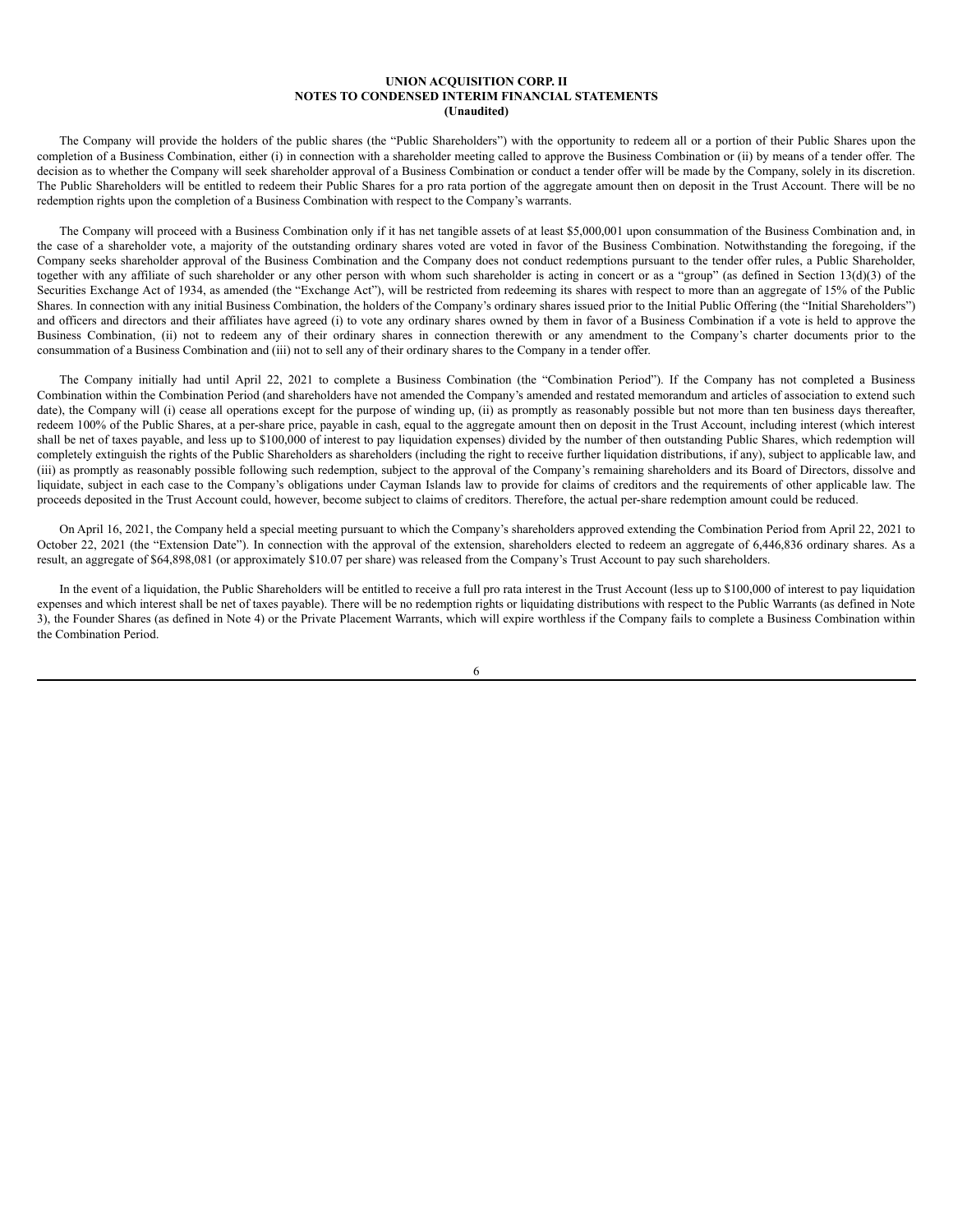In order to protect the amounts held in the Trust Account, Union Group International Holdings Limited ("Union Group"), one of the Company's initial shareholders and an affiliate of a director of the Company, has agreed to be liable to the Company if and to the extent any claims by a vendor for services rendered or products sold to the Company, or a prospective target business with which the Company has discussed entering into a transaction agreement, reduce the amount of funds in the Trust Account. This liability will not apply with respect to any claims by a third party who executed a waiver of any right, title, interest or claim of any kind in or to any monies held in the Trust Account or to any claims under the Company's indemnity of the underwriters of the Initial Public Offering against certain liabilities, including liabilities under the Securities Act of 1933, as amended (the "Securities Act"). Moreover, in the event that an executed waiver is deemed to be unenforceable against a third party, Union Group will not be responsible to the extent of any liability for such third-party claims. The Company will seek to reduce the possibility that Union Group will have to indemnify the Trust Account due to claims of creditors by endeavoring to have all vendors, service providers (except the Company's independent registered public accounting firm), prospective target businesses or other entities with which the Company does business, execute agreements with the Company waiving any right, title, interest or claim of any kind in or to monies held in the Trust Account.

## **NOTE 2 — SUMMARY OF SIGNIFICANT ACCOUNTING POLICIES**

#### *Basis of Presentation*

The accompanying unaudited condensed interim financial statements have been prepared in accordance with accounting principles generally accepted in the United States of America ("GAAP") for interim financial information and in accordance with the instructions to Form 10-Q and Article 8 of Regulation S-X of the Securities and Exchange Commission (the "SEC"). Certain information or footnote disclosures normally included in financial statements prepared in accordance with GAAP have been condensed or omitted, pursuant to the rules and regulations of the SEC for interim financial reporting. Accordingly, they do not include all the information and footnotes necessary for a complete presentation of financial position, results of operations, or cash flows. In the opinion of management, the accompanying unaudited condensed interim financial statements include all adjustments, consisting of a normal recurring nature, which are necessary for a fair presentation of the financial position, operating results and cash flows for the periods presented.

The accompanying unaudited condensed interim financial statements should be read in conjunction with the Company's Annual Report on Form 10-K/A for the year ended September 30, 2020 as filed with the SEC on June 11, 2021, which contains the audited financial statements and notes thereto. The financial information as of September 30, 2020 is derived from the audited financial statements presented in the Company's Annual Report on Form 10-K/A for the years ended September 30, 2020 and 2019. The interim results for the three and six months ended March 31, 2021 are not necessarily indicative of the results to be expected for the year ending September 30, 2021 or for any future interim periods.

### *Going Concern*

In connection with the Company's assessment of going concern considerations in accordance with Financial Accounting Standard Board's Accounting Standards Codification ("ASC") Subtopic 205-40, "Disclosures of Uncertainties about an Entity's Ability to Continue as a Going Concern," management has determined that the mandatory liquidation and subsequent dissolution, should the Company be unable to complete a business combination, raises substantial doubt about the Company's ability to continue as a going concern. No adjustments have been made to the carrying amounts of assets or liabilities should the Company be required to liquidate after October 22, 2021.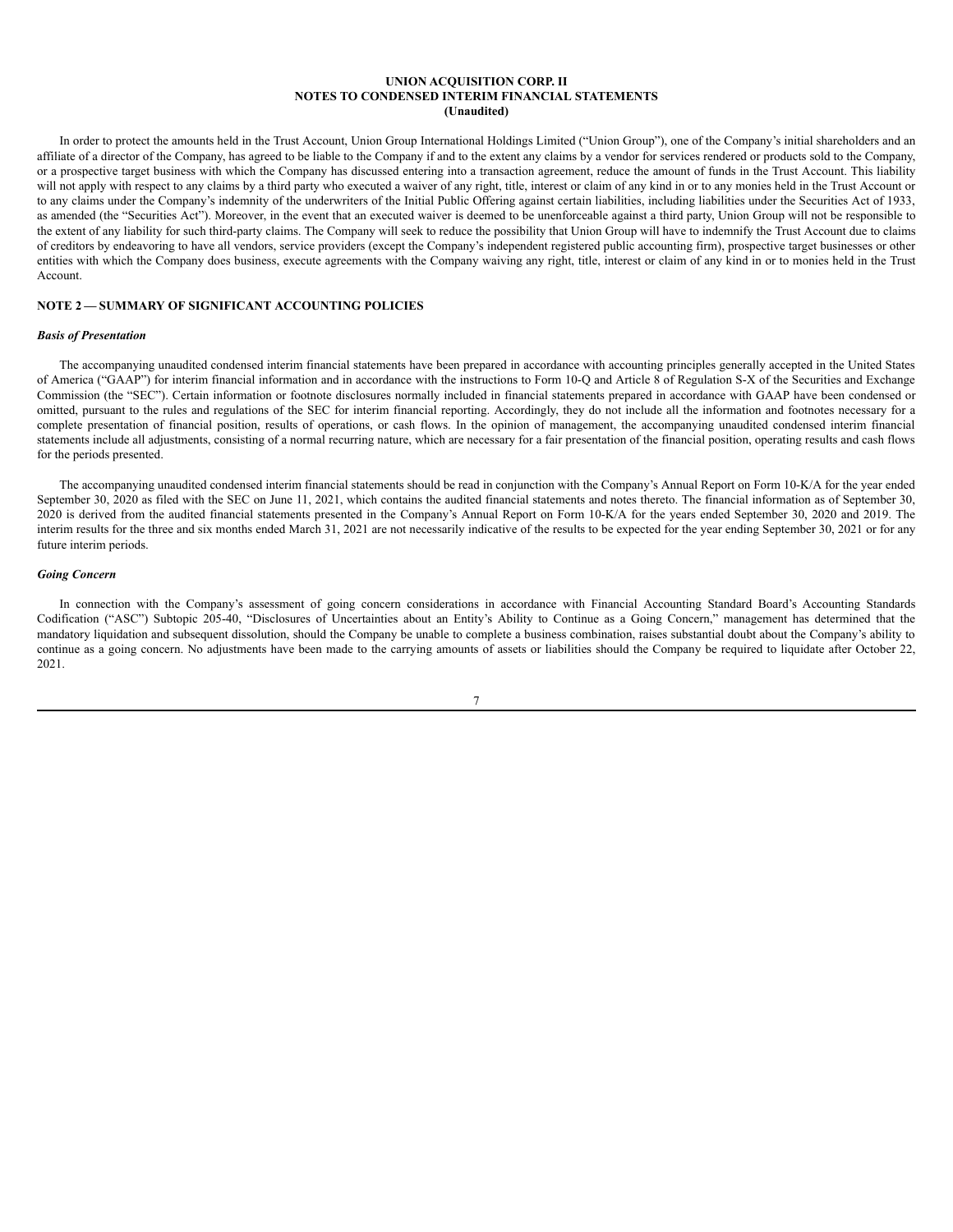#### *Emerging Growth Company*

The Company is an "emerging growth company," as defined in Section 2(a) of the Securities Act, as modified by the Jumpstart Our Business Startups Act of 2012 (the "JOBS Act"), and it may take advantage of certain exemptions from various reporting requirements that are applicable to other public companies that are not emerging growth companies including, but not limited to, not being required to comply with the independent registered public accounting firm attestation requirements of Section 404 of the Sarbanes-Oxley Act, reduced disclosure obligations regarding executive compensation in its periodic reports and proxy statements, and exemptions from the requirements of holding a nonbinding advisory vote on executive compensation and shareholder approval of any golden parachute payments not previously approved.

Further, Section 102(b)(1) of the JOBS Act exempts emerging growth companies from being required to comply with new or revised financial accounting standards until private companies (that is, those that have not had a Securities Act registration statement declared effective or do not have a class of securities registered under the Exchange Act) are required to comply with the new or revised financial accounting standards. The JOBS Act provides that a company can elect to opt out of the extended transition period and comply with the requirements that apply to non-emerging growth companies but any such election to opt out is irrevocable. The Company has elected not to opt out of such extended transition period which means that when a standard is issued or revised and it has different application dates for public or private companies, the Company, as an emerging growth company, can adopt the new or revised standard at the time private companies adopt the new or revised standard. This may make comparison of the Company's financial statements with another public company which is neither an emerging growth company nor an emerging growth company which has opted out of using the extended transition period difficult or impossible because of the potential differences in accounting standards used.

#### *Use of Estimates*

The preparation of the unaudited condensed interim financial statements in conformity with GAAP requires management to make estimates and assumptions that affect the reported amounts of assets and liabilities and disclosure of contingent assets and liabilities at the date of the unaudited condensed interim financial statements and the reported amounts of revenues and expenses during the reporting periods.

Making estimates requires management to exercise significant judgment. It is at least reasonably possible that the estimate of the effect of a condition, situation or set of circumstances that existed at the date of the financial statements, which management considered in formulating its estimate, could change in the near term due to one or more future confirming events. One of the more significant accounting estimates included in these condensed financial statements is the determination of the fair value of the warrant liability. Such estimates may be subject to change as more current information becomes available and accordingly the actual results could differ significantly from those estimates.

#### *Warrant Liabilities*

The Company accounts for the Warrants in accordance with the guidance contained in ASC 815-40 under which the Warrants do not meet the criteria for equity treatment and must be recorded as liabilities. Accordingly, the Company classifies the Warrants as liabilities at their fair value and adjust the Warrants to fair value at each reporting period. This liability is subject to re-measurement at each balance sheet date until exercised, and any change in fair value is recognized in our statement of operations. The Public Warrants for periods where no observable traded price was available are valued using a Monte Carlo simulation model. For periods subsequent to the detachment of the Public Warrants from the Units, the Public Warrant quoted market price was used as the fair value as of each relevant date. The fair value of Private Warrants was determined using a Black-Scholes option pricing model.

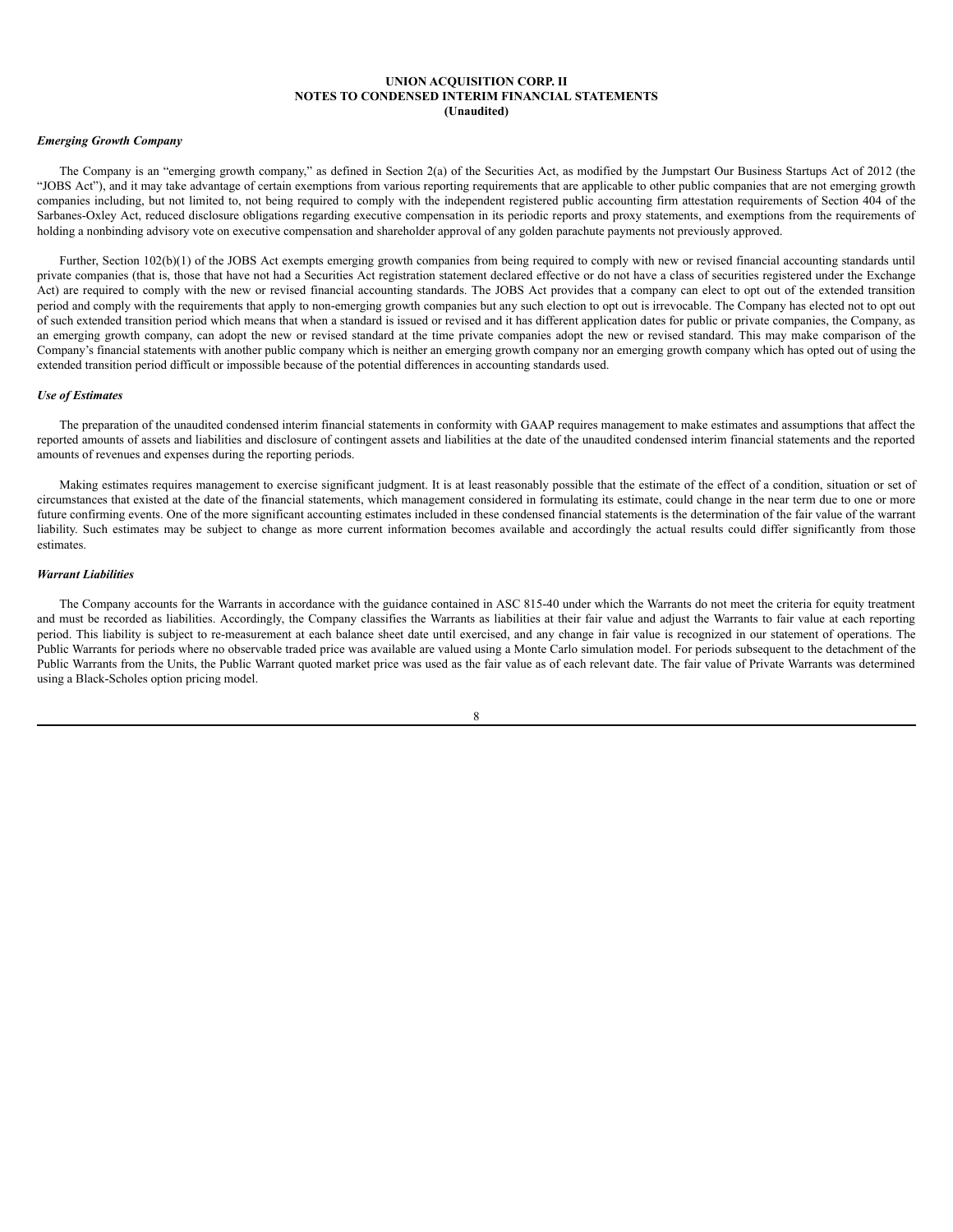#### *Ordinary Shares Subject to Possible Redemption*

The Company accounts for its ordinary shares subject to possible redemption in accordance with the guidance in ASC Topic 480 "Distinguishing Liabilities from Equity." Ordinary shares subject to mandatory redemption is classified as a liability instrument and is measured at redemption value. Conditionally redeemable ordinary shares (including ordinary shares that features redemption rights that is either within the control of the holder or subject to redemption upon the occurrence of uncertain events not solely within the Company's control) is classified as temporary equity. At all other times, ordinary shares are classified as shareholders' equity. The Company's ordinary shares features certain redemption rights that are considered to be outside of the Company's control and subject to occurrence of uncertain future events. Accordingly, at March 31, 2021 and September 30, 2020, respectively, there are 20,000,000 and 17,173,106 ordinary shares subject to possible redemption presented as temporary equity, outside of the shareholders' equity section of the Company's unaudited condensed balance sheets.

The Company recognizes changes in redemption value immediately as they occur and adjusts the carrying value of redeemable ordinary shares to equal the redemption value at the end of each reporting period. Increases or decreases in the carrying amount of redeemable ordinary shares are affected by charges against additional paid in capital and accumulated deficit.

#### *Of ering Costs*

Offering costs consist of underwriting, legal, accounting and other expenses incurred through the Initial Public Offering that are directly related to the Initial Public Offering. Offering costs amounting to \$4,529,222 were charged to shareholders' equity upon the completion of the Initial Public Offering.

#### *Income Taxes*

ASC Topic 740, "Income Taxes", prescribes a recognition threshold and a measurement attribute for the financial statement recognition and measurement of tax positions taken or expected to be taken in a tax return. For those benefits to be recognized, a tax position must be more-likely-than-not to be sustained upon examination by taxing authorities. The Company's management determined that the Cayman Islands is the Company's only major tax jurisdiction. The Company recognizes accrued interest and penalties related to unrecognized tax benefits as income tax expense. As of March 31, 2021 and September 30, 2020, there were no unrecognized tax benefits and no amounts accrued for interest and penalties. The Company is currently not aware of any issues under review that could result in significant payments, accruals or material deviation from its position. The Company is subject to income tax examinations by major taxing authorities since inception.

The Company's tax provision is zero because the Company is incorporated in the Cayman Islands with no connection to any other taxable jurisdiction. The Company is considered to be an exempted Cayman Islands company and is presently not subject to income taxes or income tax filing requirements in the Cayman Islands or the United States. As such, the Company has no deferred tax assets.

### *Net Income (Loss) Per Ordinary Share*

Net income (loss) per ordinary share is computed by dividing net income (loss) by the weighted average number of ordinary shares outstanding for each of the periods. The calculation of diluted income (loss) per share does not consider the effect of the warrants issued in connection with the (i) Initial Public Offering, (ii) the exercise of the overallotment option and (iii) Private Placement Warrants since the inclusion of such warrants would be anti-dilutive. The warrants are exercisable to purchase 26,250,000 shares of ordinary shares in the aggregate.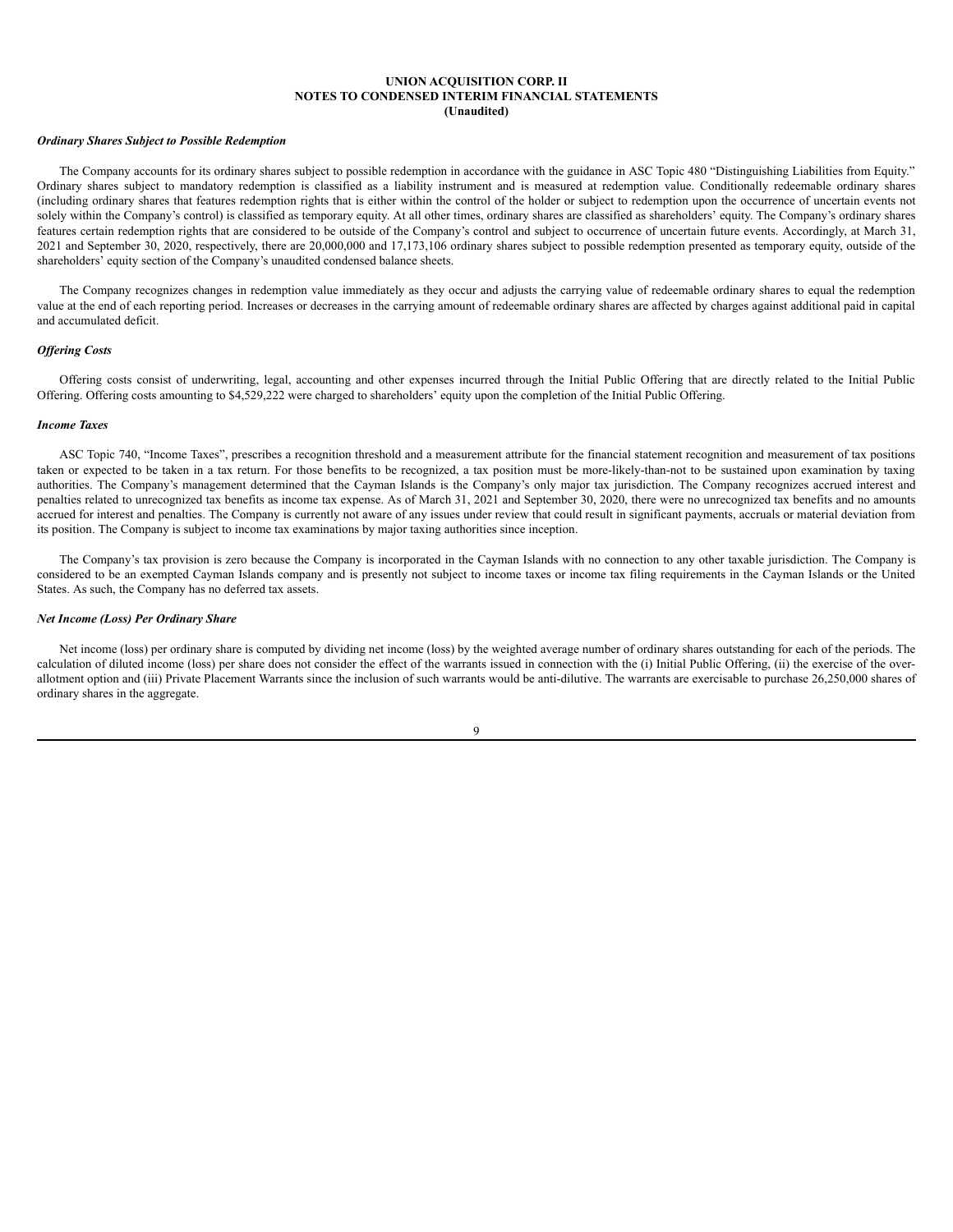The Company's condensed statements of operations include a presentation of income (loss) per share for ordinary shares subject to possible redemption in a manner similar to the two-class method of income (loss) per share. Net income per share, basic and diluted, for redeemable ordinary shares is calculated by dividing the interest income earned on the Trust Account, by the weighted average number of redeemable ordinary shares outstanding since original issuance. Net loss per share, basic and diluted, for nonredeemable ordinary shares is calculated by dividing the net income (loss), adjusted for income attributable to redeemable ordinary shares, by the weighted average number of non-redeemable ordinary shares outstanding for the periods. Non-redeemable ordinary shares include the Founder Shares as these shares do not have any redemption features and do not participate in the income earned on the Trust Account.

The following table reflects the calculation of basic and diluted net income (loss) per ordinary share (in dollars, except per share amounts):

|                                                                 |     | <b>Three Months Ended</b><br>March 31, |               | <b>Six Months Ended</b><br>March 31, |               |                   |     |             |
|-----------------------------------------------------------------|-----|----------------------------------------|---------------|--------------------------------------|---------------|-------------------|-----|-------------|
|                                                                 |     | 2021                                   |               | 2020                                 |               | 2021              |     | 2020        |
| <b>Redeemable Ordinary Shares</b>                               |     |                                        |               |                                      |               |                   |     |             |
| Numerator: Earnings allocable to Redeemable Ordinary Shares     |     |                                        |               |                                      |               |                   |     |             |
| Interest Income                                                 |     | 8,623                                  | S             | 634,168                              |               | 37,759            |     | 1,221,441   |
| Net Earnings                                                    |     | 8,623                                  |               | 634,168                              |               | 37,759            |     | 1,221,441   |
| Denominator: Weighted Average Redeemable Ordinary Shares        |     |                                        |               |                                      |               |                   |     |             |
| Redeemable Ordinary Shares, Basic and Diluted                   |     | 20,000,000                             |               | 20,000,000                           |               | 20,000,000        |     | 20,000,000  |
| Earnings/Basic and Diluted Redeemable Ordinary Shares           | Ъ   | 0.00 <sub>1</sub>                      | <sup>\$</sup> | 0.03                                 | <sup>\$</sup> | 0.00 <sub>1</sub> | \$. | 0.06        |
|                                                                 |     |                                        |               |                                      |               |                   |     |             |
| <b>Non-Redeemable Ordinary Shares</b>                           |     |                                        |               |                                      |               |                   |     |             |
| Numerator: Net Income (Loss) minus Redeemable Net Earnings      |     |                                        |               |                                      |               |                   |     |             |
| Net Income (Loss)                                               | \$. | 6,004,061                              | \$.           | 2,432,528                            | <sup>S</sup>  | $(72,811)$ \$     |     | 651,564     |
| Redeemable Net Earnings                                         |     | (8,623)                                |               | (634, 168)                           |               | (37,759)          |     | (1,221,441) |
| Non-Redeemable Net Income (Loss)                                | S.  | 5,995,438                              |               | 1,798,360                            |               | (110, 570)        |     | (569, 877)  |
| Denominator: Weighted Average Non-Redeemable Ordinary Shares    |     |                                        |               |                                      |               |                   |     |             |
| Non-Redeemable Ordinary Shares, Basic and Diluted               |     | 5,000,000                              |               | 5,000,000                            |               | 5,000,000         |     | 5,000,000   |
| Income (Loss) /Basic and Diluted Non-Redeemable Ordinary Shares | Ф   | 1.20                                   | \$            | 0.36                                 | S             | (0.02)            | ъ   | (0.11)      |

As of March 31, 2021 and 2020, basic and diluted shares are the same as there are no securities that are dilutive to the shareholders.

### *Concentration of Credit Risk*

Financial instruments that potentially subject the Company to concentrations of credit risk consist of a cash account in a financial institution, which, at times, may exceed the Federal Depository Insurance Corporation limit of \$250,000. At March 31, 2021 and September 30, 2020, the Company has not experienced losses on this account and management believes the Company is not exposed to significant risks on such account.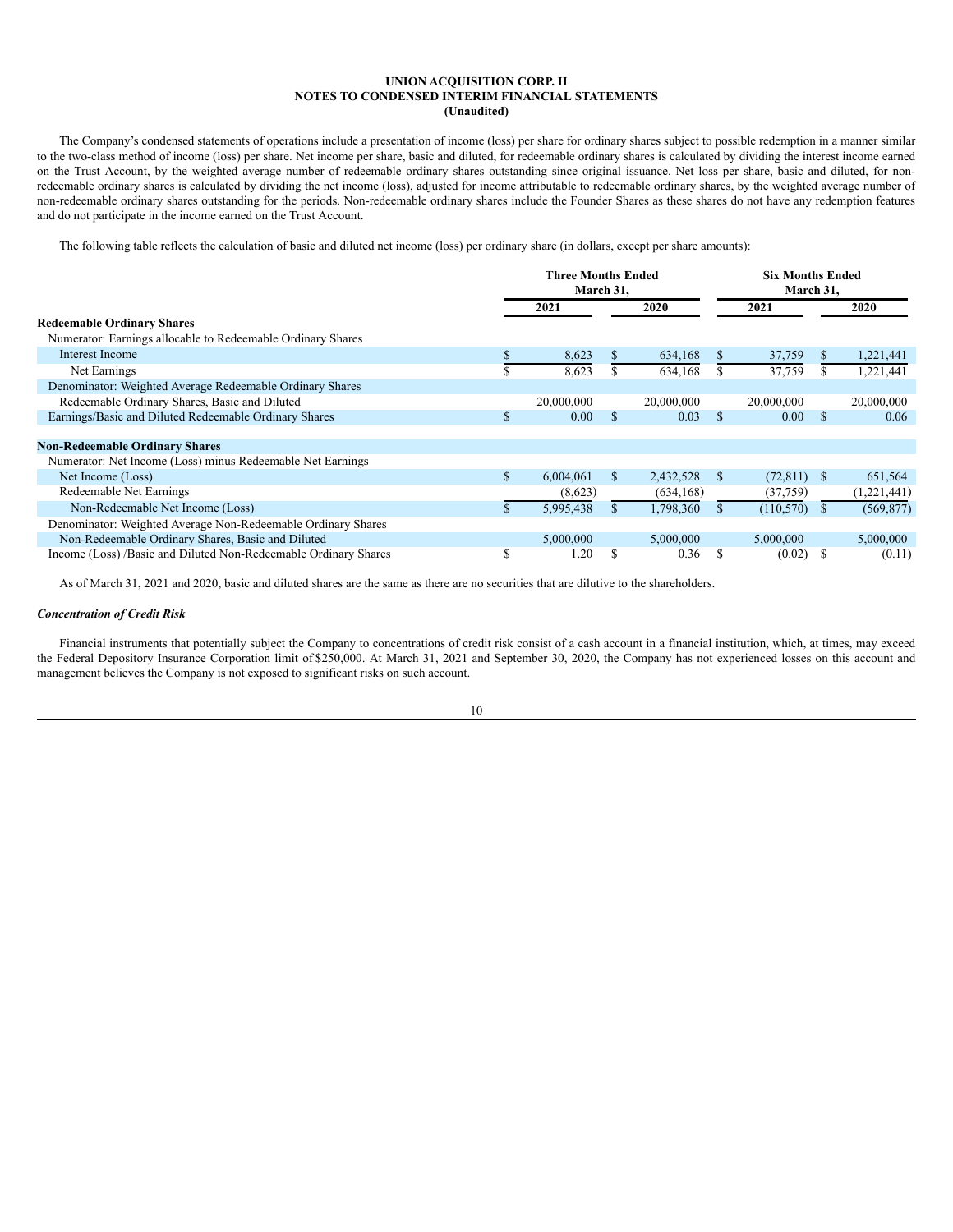#### *Fair Value of Financial Instruments*

The fair value of the Company's assets and liabilities, which qualify as financial instruments under ASC Topic 820, "Fair Value Measurement," approximates the carrying amounts represented in the accompanying unaudited condensed interim financial statements, primarily due to their short-term nature, except for the Warrants (see Note 9).

#### *Recent Accounting Standards*

In August 2020, the Financial Accounting Standards Board ("FASB") issued Accounting Standards Update ("ASU") 2020-06, Debt — Debt with Conversion and Other Options (Subtopic 470-20) and Derivatives and Hedging — Contracts in Entity's Own Equity (Subtopic 815-40) ("ASU 2020-06") to simplify accounting for certain financial instruments. ASU 2020-06 eliminates the current models that require separation of beneficial conversion and cash conversion features from convertible instruments and simplifies the derivative scope exception guidance pertaining to equity classification of contracts in an entity's own equity. The new standard also introduces additional disclosures for convertible debt and freestanding instruments that are indexed to and settled in an entity's own equity. ASU 2020-06 amends the diluted earnings per share guidance, including the requirement to use the if-converted method for all convertible instruments. ASU 2020-06 is for fiscal years beginning after December 15, 2021 and should be applied on a full or modified retrospective basis. Early adoption is permitted, but no earlier than fiscal years beginning after December 15, 2020, including interim periods within those fiscal years. The Company is currently assessing the impact, if any, that ASU 2020-06 would have on its financial position, results of operations or cash flows.

Management does not believe that any other recently issued, but not yet effective, accounting standards, if currently adopted, would have a material effect on the Company's unaudited condensed interim financial statements.

## **NOTE 3 — INITIAL PUBLIC OFFERING**

Pursuant to the Initial Public Offering, the Company sold 20,000,000 Units, at a purchase price of \$10.00 per Unit, which includes the partial exercise by the underwriters of their over-allotment option in the amount of 2,500,000 Units at \$10.00 per Unit. Each Unit consists of one ordinary share and one redeemable warrant ("Public Warrant"). Each Public Warrant entitles the holder to purchase one ordinary share at a price of \$11.50 per share (see Note 6).

## **NOTE 4 — RELATED PARTY TRANSACTIONS**

#### *Founder Shares*

In December 2018, the Company issued an aggregate of 4,312,500 ordinary shares ("Founder Shares") for an aggregate purchase price of \$25,000. In August 2019, the Company effected a share capitalization pursuant to which the Company issued an additional 718,750 ordinary shares. As a result, there were 5,031,250 shares outstanding, of which an aggregate of up to 656,250 shares were subject to forfeiture by the Initial Shareholders to the extent that the underwriters' over-allotment was not exercised in full or in part, so that the Initial Shareholders would own 20% of the Company's issued and outstanding shares after the Initial Public Offering. As a result of the underwriters' election to partially exercise their over-allotment option, 31,250 Founder Shares were forfeited and 625,000 Founder Shares are no longer subject to forfeiture, resulting in 5,000,000 ordinary shares outstanding.

The Initial Shareholders have agreed, subject to limited exceptions, not to transfer, assign or sell any of the Founder Shares until the earlier of (i) one year after the date of the consummation of a Business Combination and (ii) the date on which the closing price of the Company's ordinary shares equals or exceeds \$12.50 price per share (as adjusted for share splits, share dividends, reorganizations and recapitalizations) for any 20 trading days within any 30-trading day period commencing 150 days after a Business Combination, or earlier if, subsequent to a Business Combination, the Company consummates a subsequent liquidation, merger, share exchange or other similar transaction which results in all of the Company's shareholders having the right to exchange their ordinary shares for cash, securities or other property.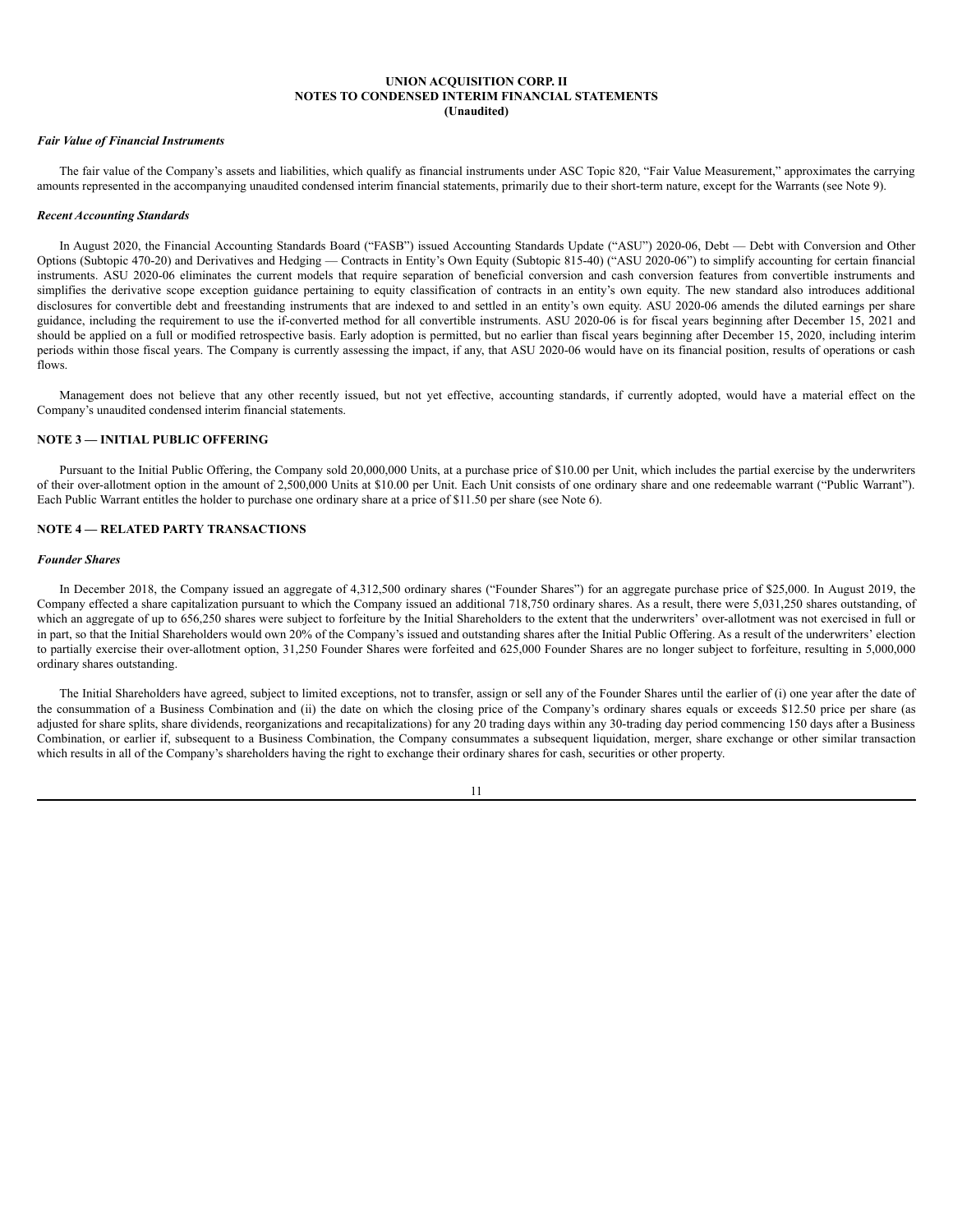#### *Private Placement*

Simultaneously with the closing of the Initial Public Offering, certain of the Initial Shareholders purchased an aggregate of 6,250,000 Private Placement Warrants at a price of \$1.00 Per Private Placement Warrant for an aggregate purchase price of \$6,250,000. Each Private Placement Warrant is exercisable to purchase one ordinary share at an exercise price of \$11.50. The proceeds from the Private Placement Warrants were added to the proceeds from the Initial Public Offering to be held in the Trust Account. If the Company does not complete a Business Combination within the Combination Period, the proceeds of the sale of the Private Placement Warrants will be used to fund the redemption of the Public Shares (subject to the requirements of applicable law) and the Private Placement Warrants will expire worthless. There will be no redemption rights or liquidating distributions from the Trust Account with respect to the Private Placement Warrants.

The Private Placement Warrants are identical to the Public Warrants underlying the Units sold in the Initial Public Offering, except that the Private Placement Warrants (i) will not be redeemable by the Company and (ii) may be exercised for cash or on a cashless basis, so long as they are held by the initial purchasers or any of their permitted transferees. If the Private Placement Warrants are held by holders other than the initial purchasers or any of their permitted transferees, the Private Placement Warrants will be redeemable by the Company and exercisable by the holders on the same basis as the Public Warrants. In addition, the Private Placement Warrants may not be transferable, assignable or salable until 30 days after the consummation of a Business Combination, subject to certain limited exceptions.

#### *Promissory Note — Related Party*

The Company issued an unsecured promissory note to Union Group on December 19, 2018, pursuant to which the Company may borrow up to aggregate principal amount of \$200,000 (the "Promissory Note"). The Promissory Note was non-interest bearing and payable on the earlier of (i) December 31, 2019, (ii) the consummation of the Initial Public Offering or (iii) the date on which the Company determined not to proceed with the Initial Public Offering. The Company borrowed \$175,000 under the Promissory Note and fully repaid the balance during the three months ended December 31, 2019.

## *Support Services*

The Company entered into an agreement, commencing on October 17, 2019 through the earlier of the consummation of a Business Combination or the Company's liquidation, to pay an affiliate of one of the Company's directors a monthly fee of \$10,000 for office space, utilities and administrative support. For the three and six months ended March 31, 2021 and 2020, the Company incurred \$30,000 and \$60,000 in fees for these services, respectively. At March 31, 2021 and September 30, 2020, \$30,000 and \$115,000 of such fee is included in accrued expenses in the accompanying unaudited condensed interim balance sheets.

The Company also pays its Chief Operating Officer a \$10,000 per month consulting fee, commencing on October 17, 2019 through the earlier of the consummation of a Business Combination or the Company's liquidation. For the three and six months ended March 31, 2021 and 2020, the Company incurred and paid \$30,000 and \$60,000, respectively, in fees for these services.

## *Related Party Loans*

In order to finance transaction costs in connection with a Business Combination, the Initial Shareholders, the Company's officers, directors or their affiliates may, but are not obligated to, loan the Company funds, from time to time or at any time, as may be required ("Working Capital Loans"). Each Working Capital Loan would be evidenced by a promissory note. The Working Capital Loans would either be paid upon consummation of a Business Combination, without interest, or, at the holder's discretion, up to \$1,500,000 of the Working Capital Loans may be converted into warrants at a price of \$1.00 per warrant. The warrants would be identical to the Private Placement Warrants. In the event that a Business Combination does not close, the Company may use a portion of the working capital held outside the Trust Account to repay such loaned amounts, but no proceeds from the Trust Account would be used for such repayment. There are no borrowings under the working capital loans to date. As of March 31, 2021 and September 30, 2020, no Working Capital Loans were outstanding.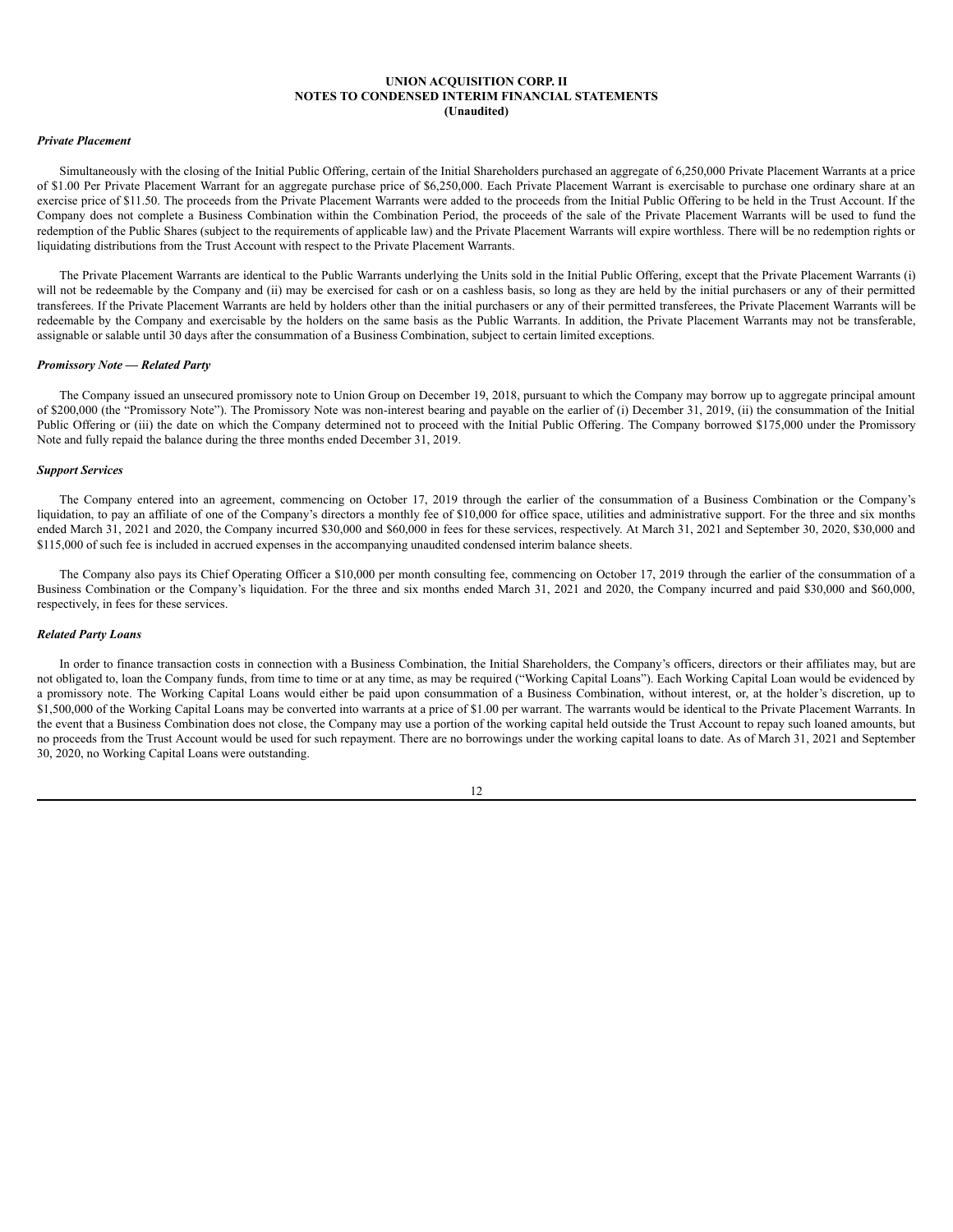### **NOTE 5 — COMMITMENTS AND CONTINGENCIES**

#### *Risks and Uncertainties*

Management continues to evaluate the impact of the COVID-19 pandemic and has concluded that while it is reasonably possible that the virus could have a negative effect on the Company's financial position, results of its operations and/or search for a target company, the specific impact is not readily determinable as of the date of these unaudited condensed interim financial statements. The unaudited condensed interim financial statements do not include any adjustments that might result from the outcome of this uncertainty.

#### *Registration Rights*

Pursuant to a registration rights agreement entered into on October 17, 2019, the holders of the Founder Shares, the Private Placement Warrants (and their underlying securities) and the warrants that may be issued upon conversion of the Working Capital Loans (and their underlying securities) are entitled to registration rights. The holders of a majority of these securities will be entitled to make up to two demands that the Company register such securities. The holders of the majority of the Founder Shares can elect to exercise these registration rights at any time commencing three months prior to the date on which these ordinary shares are to be released from escrow. The holders of a majority of the Private Placement Warrants and warrants issued in payment of Working Capital Loans made to the Company (or underlying securities) can elect to exercise these registration rights at any time after the Company consummates a Business Combination. In addition, the holders will have certain "piggy-back" registration rights with respect to registration statements filed subsequent to the completion of a Business Combination. The Company will bear the expenses incurred in connection with the filing of any such registration statements.

### *Underwriting Agreement*

The Company granted the underwriters a 45-day option to purchase up to 2,625,000 additional Units to cover over-allotments at the Initial Public Offering price, less the underwriting discounts and commissions. In connection with the closing of the Initial Public Offering on October 22, 2019, the underwriters elected to partially exercise their over-allotment option to purchase 2,500,000 Units at a purchase price of \$10.00 per Unit.

#### *Business Combination Marketing Agreement*

The Company engaged the representative of the underwriters in the Initial Public Offering as an advisor in connection with a Business Combination to assist the Company in holding meetings with its shareholders to discuss the potential Business Combination and the target business' attributes, introduce the Company to potential investors that are interested in purchasing the Company's securities in connection with a Business Combination, assist the Company in obtaining shareholder approval for the Business Combination and assist the Company with its press releases and public filings in connection with the Business Combination. The Company will pay this entity an aggregate cash fee for such services upon the consummation of a Business Combination in an amount equal to \$4,200,000 (exclusive of any applicable finders' fees which might become payable).

## *Procaps Business Combination Agreement*

On March 31, 2021, the Company (the "Registrant" or "SPAC"), Crynssen Pharma Group Limited, a private limited liability company registered and incorporated under the laws of Malta (the "Company"), Procaps ("Holdco") and OZLEM Limited, an exempted company incorporated under the laws of the Cayman Islands ("Merger Sub") entered into a Business Combination Agreement (the "Business Combination Agreement").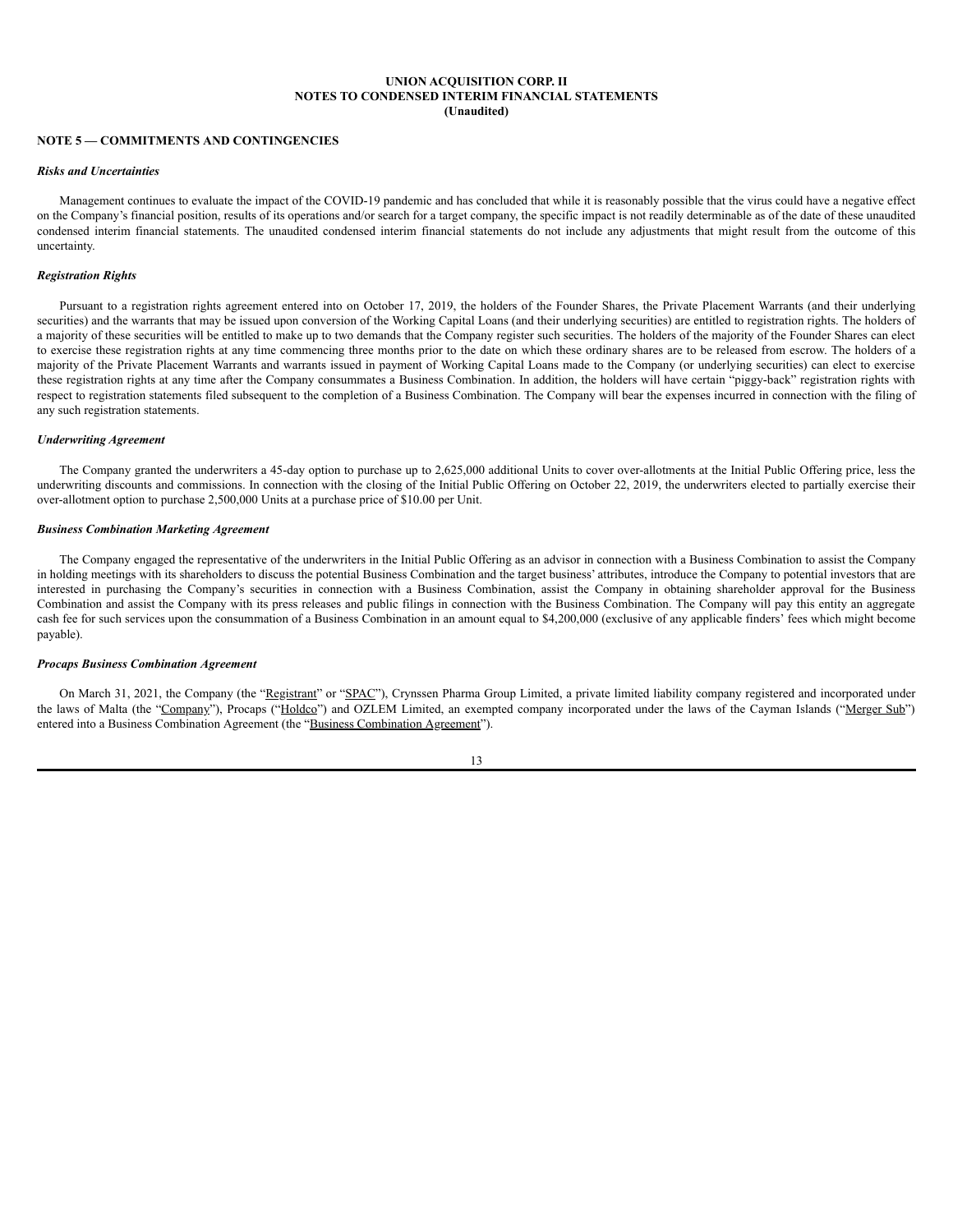Pursuant to the Business Combination Agreement, (i) Merger Sub will merge with and into SPAC, with SPAC surviving such merger and becoming a direct wholly-owned subsidiary of Holdco (the "Merger") and, in the context of the Merger, (a) all ordinary shares of SPAC, par value \$0.0001 per share ("SPAC Ordinary Shares") outstanding will be exchanged with Holdco for the right to receive ordinary shares of Holdco, nominal value \$0.01 per share ("Holdco Ordinary Shares") pursuant to a share capital increase of Holdco, (b) the SPAC Warrants will become warrants of Holdco ("Holdco Warrants") exercisable for Holdco Ordinary Shares, on substantially the same terms as the SPAC Warrants and (c) Holdco shall enter into an Assignment, Assumption and Amendment Agreement with SPAC and Continental Stock Transfer & Trust Company, a New York corporation, as warrant agent, to amend and assume SPAC's obligations under the existing Warrant Agreement, dated October 17, 2019, to give effect to the conversion of SPAC Warrants to Holdco Warrants; (ii) immediately following consummation of the Merger and pursuant to those certain individual Contribution and Exchange Agreements, each dated as of March 31, 2021, and entered into by and among Holdco, the Company and each of the shareholders of the Company (the "Company Shareholders") (collectively, the "Exchange Agreements"), each of the Company Shareholders, effective on the Closing Date immediately following the Merger (the "Exchange Effective Time") will contribute its respective ordinary shares of the Company, nominal value \$1.00 per share ("Company Ordinary Shares") to Holdco in exchange for Holdco Ordinary Shares, and, in the case of the International Finance Corporation ("IFC"), for Holdco Ordinary Shares and redeemable B shares of Holdco (the "Holdco Redeemable B Shares"), to be subscribed for by each such Company Shareholder (such contributions and exchanges of Company Ordinary Shares for Holdco Ordinary Shares and, with respect to IFC, Holdco Ordinary Shares and Holdco Redeemable B Shares, collectively, the "Exchange") and Holdco will, simultaneously with the Exchange, redeem all redeemable A shares of Holdco (the "Holdco Redeemable A Shares" and together with the Holdco Ordinary Shares and Holdco Redeemable B Shares, the "Holdco Shares") held by the Company as a result of its incorporation; (iii) as a result of the Exchange, the Company will become a direct wholly-owned subsidiary of Holdco and the Company Shareholders will become holders of issued and outstanding Holdco Shares; and (iv) immediately following the Exchange, Holdco will redeem 6,000,000 Holdco Redeemable B Shares for a total purchase price of \$60,000,000 in accordance with that certain Share Redemption Agreement entered into by and between Holdco and IFC on March 31, 2021. Capitalized terms used but not defined herein shall have the respective meanings set forth in the Business Combination Agreement.

The Company has entered into separate subscription agreements (collectively, the "Subscription Agreements"), dated March 31, 2021, with certain investors, pursuant to which SPAC has agreed to issue and sell, in private placements to close contemporaneously with, but immediately prior to, the Merger, an aggregate of 10,000,000 SPAC Ordinary Shares, for a purchase price of \$10.00 per SPAC Ordinary Share and an aggregate purchase price of \$100,000,000 (the "PIPE Investment"), which will automatically be converted into Holdco Ordinary Shares at the Merger Effective Time. The Subscription Agreements give the investors customary registration and indemnification rights.

#### **NOTE 6 — SHAREHOLDERS' EQUITY**

#### *Preference Shares*

The Company is authorized to issue 1,000,000 preference shares with a par value of \$0.0001 per share with such designation, rights and preferences as may be determined from time to time by the Company's Board of Directors. At March 31, 2021 and September 30, 2020, there were no preference shares issued or outstanding.

#### *Ordinary Shares*

The Company is authorized to issue 150,000,000 ordinary shares, with a par value of \$0.0001 per share. Holders of the ordinary shares are entitled to one vote for each ordinary share. At March 31, 2021 and September 30, 2020, there were 5,000,000 and 7,826,894 ordinary shares issued and outstanding, excluding 20,000,000 and 17,173,106 ordinary shares subject to possible redemption, respectively.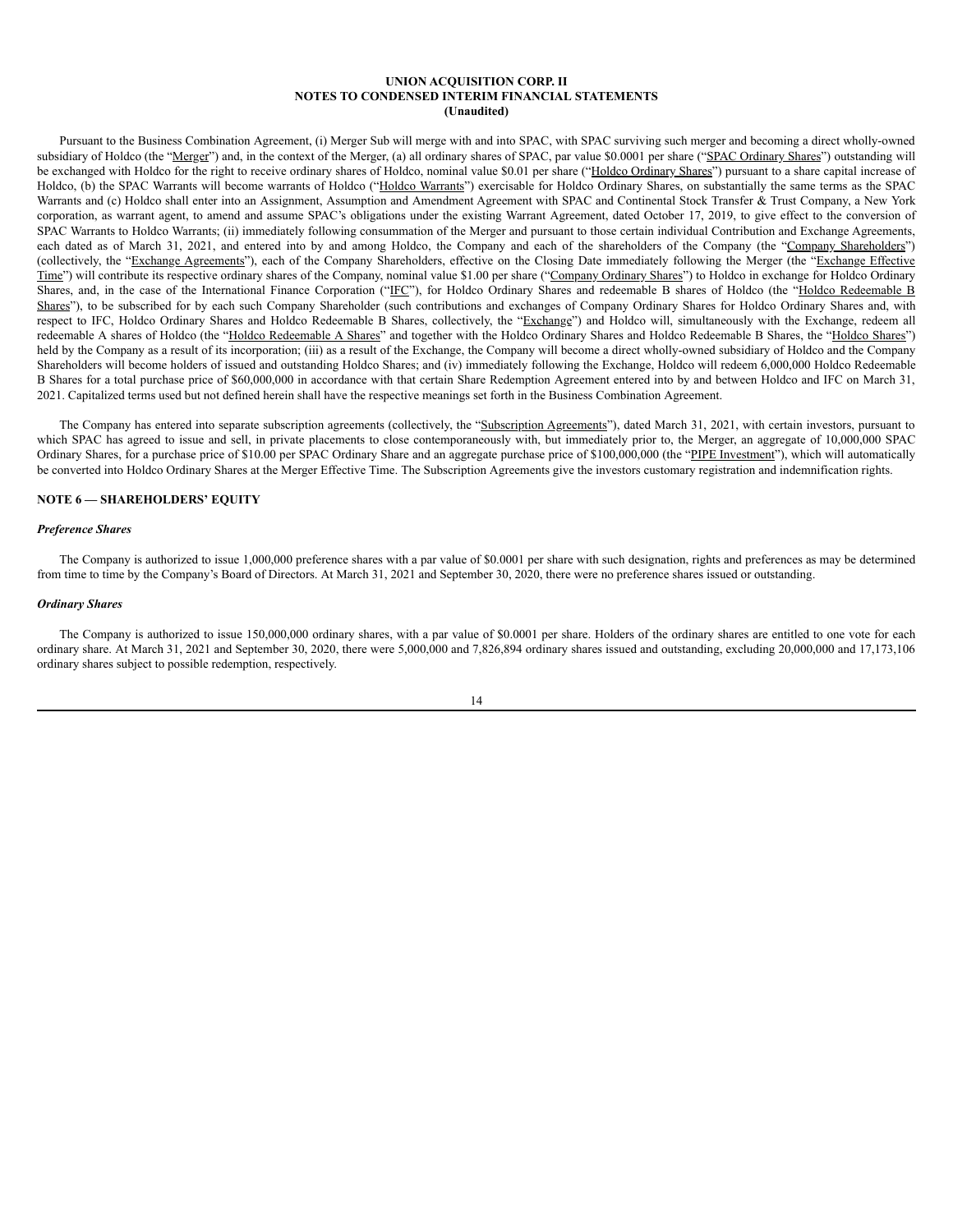The Company determined the ordinary shares subject to redemption to be equal to the redemption value of approximately \$10.00 per ordinary share while also taking into consideration a redemption cannot result in net tangible assets being less than \$5,000,001. Upon considering the impact of the PIPE Investment and associated Subscription Agreements entered into on March 31, 2021, it was concluded that the redemption value should include all Public Shares resulting in the ordinary shares subject to possible redemption being equal to \$200,000,000. This resulted in a measurement adjustment to the initial carrying value of the ordinary shares subject to redemption with the offset recorded to additional paid-in capital and accumulated deficit.

## **NOTE 7 — WARRANT LIABILITIES**

The Public Warrants will become exercisable on the later of (a) the completion of a Business Combination or (b) 12 months from the closing of the Initial Public Offering. Each Public Warrant entitles the holder to purchase one ordinary share at a price of \$11.50 per share. In addition, if (x) the Company issues additional ordinary shares or equitylinked securities for capital raising purposes in connection with the closing of an initial Business Combination at an issue price or effective issue price of less than \$9.20 per share (with such issue price or effective issue price to be determined in good faith by the Company's board of directors and, in the case of any such issuance to the Company's Initial Shareholders or their affiliates, without taking into account any founders' shares held by the Initial Shareholders or their affiliates, as applicable, prior to such issuance) (the "Newly Issued Price"), (y) the aggregate gross proceeds from such issuances represent more than 60% of the total equity proceeds, and interest thereon, available for the funding of the initial Business Combination on the date of the consummation of the initial Business Combination (net of redemptions), and (z) the volume weighted average trading price of the ordinary shares during the 20 trading day period starting on the trading day prior to the day on which the Company consummates its initial Business Combination (such price, the "Market Value") is below \$9.20 per share, the exercise price of the warrants will be adjusted (to the nearest cent) to be equal to 115% of the higher of the Market Value and the Newly Issued Price, and the \$18.00 per share redemption trigger price described below will be adjusted (to the nearest cent) to be equal to 180% of the higher of the Market Value and the Newly Issued Price.

No Public Warrants will be exercisable for cash unless the Company has an effective and current registration statement covering the ordinary shares issuable upon exercise of the Public Warrants and a current prospectus relating to such ordinary shares. Notwithstanding the foregoing, if a registration statement covering the ordinary shares issuable upon exercise of the Public Warrants is not effective within a specified period following the consummation of a Business Combination, warrant holders may, until such time as there is an effective registration statement and during any period when the Company shall have failed to maintain an effective registration statement, exercise warrants on a cashless basis pursuant to the exemption provided by Section  $3(a)(9)$  of the Securities Act, provided that such exemption is available. If that exemption, or another exemption, is not available, holders will not be able to exercise their warrants on a cashless basis. The Public Warrants will expire five years after the completion of a Business Combination or earlier upon redemption or liquidation.

The Company may redeem the Public Warrants:

- in whole and not in part;
- at a price of \$0.01 per warrant;
- at any time after the warrants become exercisable;
- upon not less than 30 days' prior written notice of redemption;
- if, and only if, the reported last sale price of the Company's ordinary shares equals or exceeds \$18.00 per share (subject to adjustment) for any 20 trading days within a 30-trading day period ending on the third business day prior to the notice of redemption to the warrant holders; and
- if, and only if, there is a current registration statement in effect with respect to the ordinary shares underlying such warrants and a current prospectus relating to those shares is available throughout the 30-day redemption period.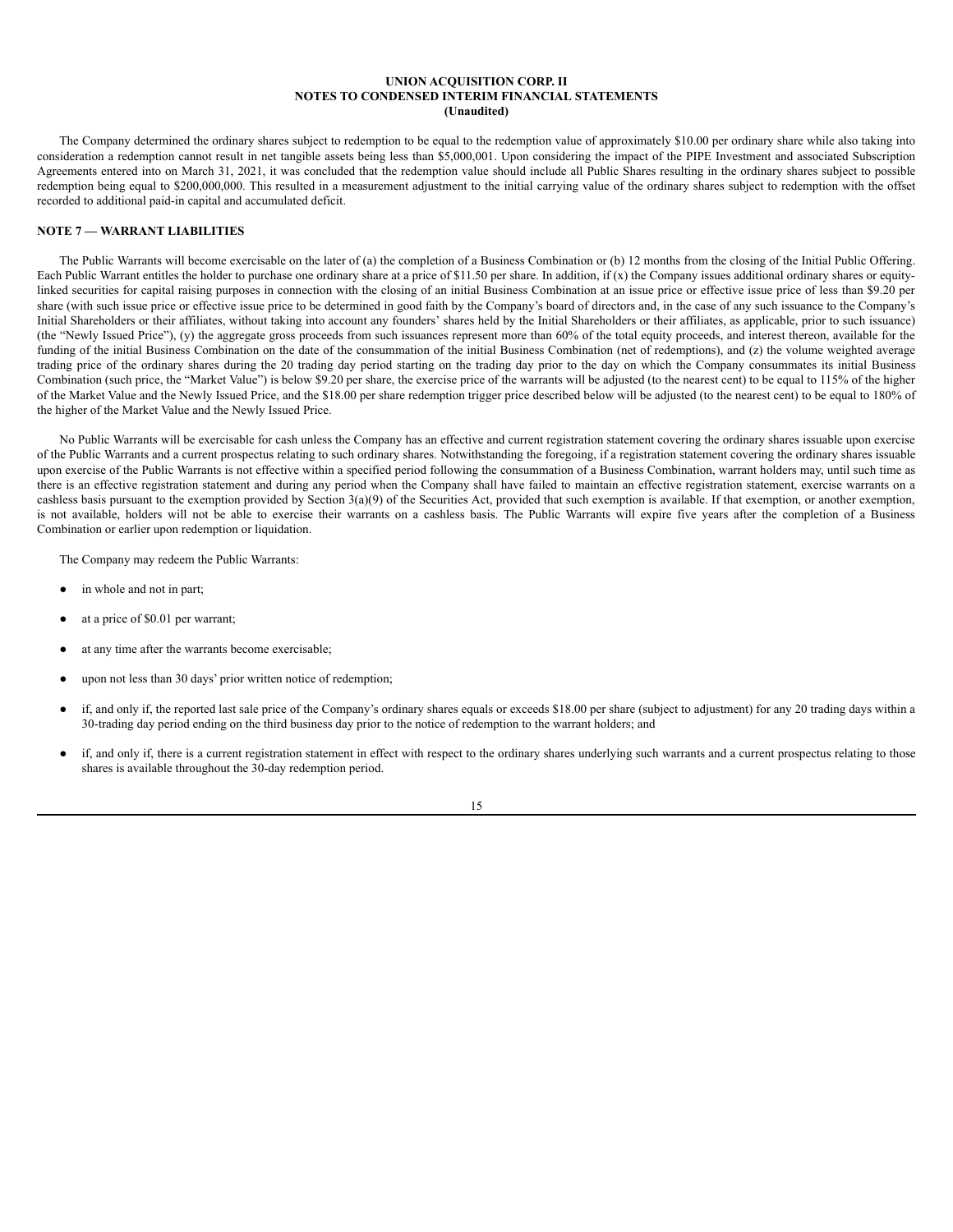If the Company calls the Public Warrants for redemption, management will have the option to require all holders that wish to exercise the Public Warrants to do so on a "cashless basis," as described in the warrant agreement.

The exercise price and number of ordinary shares issuable upon exercise of the warrants may be adjusted in certain circumstances including in the event of a share dividend, extraordinary dividend or recapitalization, reorganization, merger or consolidation. However, the warrants will not be adjusted for issuance of ordinary shares at a price below its exercise price. The Company has agreed to use its best efforts to have declared effective a prospectus relating to the ordinary shares issuable upon exercise of the warrants and keep such prospectus current until the expiration of the warrants. However, if the Company does not maintain a current prospectus relating to the ordinary shares issuable upon exercise of the warrants, holders will be unable to exercise their warrants for cash and the Company will not be required to net cash settle or cash settle the warrant exercise. There will be no redemption rights upon the completion of a Business Combination with respect to the Company's warrants. If the Company is unable to complete a Business Combination within the Combination Period and the Company liquidates the funds held in the Trust Account, holders of warrants will not receive any of such funds with respect to their warrants, nor will they receive any distribution from the Company's assets held outside of the Trust Account with the respect to such warrants. Accordingly, the warrants may expire worthless.

#### **NOTE 8 — FAIR VALUE MEASUREMENTS**

The Company follows the guidance in ASC 820 for its financial assets and liabilities that are re-measured and reported at fair value at each reporting period, and nonfinancial assets and liabilities that are re-measured and reported at fair value at least annually. The Company classifies its U.S. Treasury and equivalent securities as held-tomaturity in accordance with ASC 320 "Investments - Debt and Equity Securities." Held-to-maturity securities are those securities which the Company has the ability and intent to hold until maturity. Held-to-maturity treasury securities are recorded at amortized cost on the accompanying balance sheets and adjusted for the amortization or accretion of premiums or discounts.

The fair value of the Company's financial assets and liabilities reflects management's estimate of amounts that the Company would have received in connection with the sale of the assets or paid in connection with the transfer of the liabilities in an orderly transaction between market participants at the measurement date. In connection with measuring the fair value of its assets and liabilities, the Company seeks to maximize the use of observable inputs (market data obtained from independent sources) and to minimize the use of unobservable inputs (internal assumptions about how market participants would price assets and liabilities). The following fair value hierarchy is used to classify assets and liabilities based on the observable inputs and unobservable inputs used in order to value the assets and liabilities:

- Level 1: Quoted prices in active markets for identical assets or liabilities. An active market for an asset or liability is a market in which transactions for the asset or liability occur with sufficient frequency and volume to provide pricing information on an ongoing basis.
- Level 2: Observable inputs other than Level 1 inputs. Examples of Level 2 inputs include quoted prices in active markets for similar assets or liabilities and quoted prices for identical assets or liabilities in markets that are not active.
- Level 3: Unobservable inputs based on our assessment of the assumptions that market participants would use in pricing the asset or liability.

At March 31, 2021, assets held in the Trust Account were comprised of \$201,336,098 in money market funds, which are invested in U.S. Treasury securities.

At September 30, 2020, assets held in the Trust Account were comprised of \$46,650 in cash and \$201,276,689 in U.S. Treasury Bills.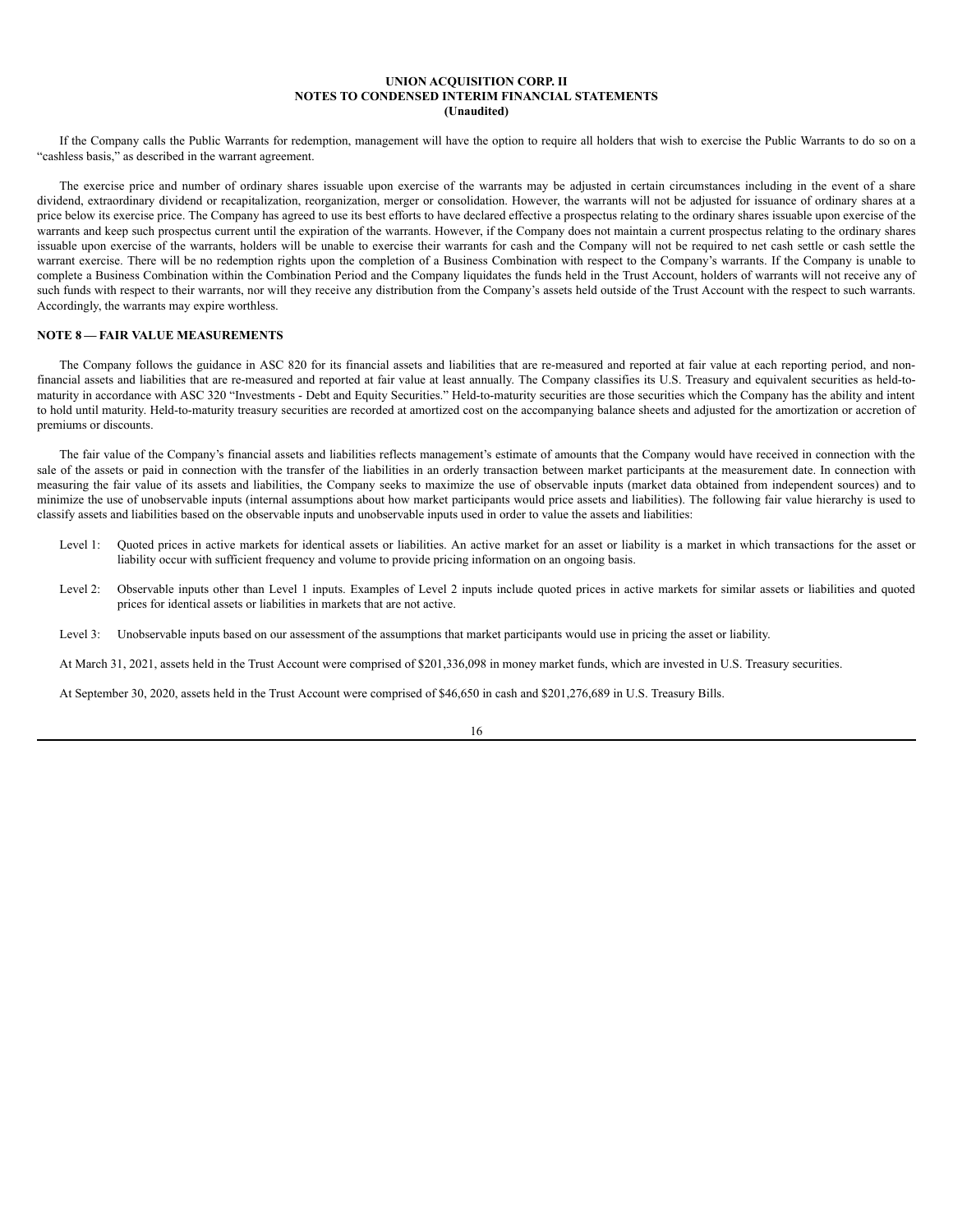The following table presents information about the Company's assets and liabilities that are measured at fair value on a recurring basis at March 31, 2021 and September 30, 2020 and indicates the fair value hierarchy of the valuation inputs the Company utilized to determine such fair value:

|                                                  |       |    | March 31.   | September 30, |
|--------------------------------------------------|-------|----|-------------|---------------|
| <b>Description</b>                               | Level |    | 2021        | 2020          |
| Assets:                                          |       |    |             |               |
| Marketable securities held in the Trust Account  |       | S. | 201.336.098 | 201,276,435   |
| Liabilities:                                     |       |    |             |               |
| Warrant liabilities – Public Warrants            |       |    | 13.600.000  | 15,000,000    |
| Warrant liabilities – Private Placement Warrants |       |    | 11.375.000  | 10,500,000    |

The gross holding losses and fair value of held-to-maturity securities at September 30, 2020 are presented below.

|                    |                                                  |       | Gross |              |         |         |       |             |
|--------------------|--------------------------------------------------|-------|-------|--------------|---------|---------|-------|-------------|
|                    |                                                  |       |       | Amortized    | Holding |         |       | Fair        |
|                    | <b>Held-To-Maturity</b>                          | Level |       | Cost<br>Loss |         |         | Value |             |
| September 30, 2020 | U.S. Treasury Securities (Matured on 10/22/2020) |       |       | 26.298.490   |         | 195     |       | 26,298,685  |
| September 30, 2020 | U.S. Treasury Securities (Matured on 10/29/2020) |       |       | 24.998.590   |         | (340)   |       | 24,998,250  |
| September 30, 2020 | U.S. Treasury Securities (Matured on 11/5/2020)  |       |       | 49.994.033   |         | 1.967   |       | 49,996,000  |
| September 30, 2020 | U.S. Treasury Securities (Matured on 11/27/2020) |       |       | 49.993.862   |         | (1,362) |       | 49,992,500  |
| September 30, 2020 | U.S. Treasury Securities (Matured on 12/10/2020) |       |       | 49,991,714   |         | (714)   |       | 49,991,000  |
|                    |                                                  |       |       | 201.276.689  |         | (254)   |       | 201.276.435 |

The Warrants were accounted for as liabilities in accordance with ASC 815-40 and are presented within warrant liabilities in the accompanying condensed balance sheets. The warrant liabilities are measured at fair value at inception and on a recurring basis, with changes in fair value presented within loss on warrant liabilities in the condensed statements of operations.

The Private Placement Warrants were valued using a Black Scholes Model, which is considered to be a Level 3 fair value measurement. The Public Warrants were valued using a Monte Carlo simulation. The primary unobservable input utilized in determining the fair value of the Warrants is the expected volatility of the ordinary shares. The expected volatility was initially derived from observable public warrant pricing on comparable 'blank-check' companies without an identified target. The subsequent measurements of the Public Warrants after the detachment of the Public Warrants from the Units was classified as Level 1 due to the use of an observable market quote in an active market. For periods subsequent to the detachment of the Public Warrants from the Units, the close price of the Public Warrant price was used as the fair value as of each relevant date.

The following table presents the quantitative information regarding Level 3 fair value measurements:

|                    | As of<br>March 31,<br>2021 | As of<br>September 30,<br>2020 |
|--------------------|----------------------------|--------------------------------|
| <b>Share Price</b> | 10.05                      | 9.93                           |
| Term (in years)    | 5.5                        | 5.5                            |
| Volatility         | 22.8%                      | 23.5%                          |
| Risk-free rate     | 1.04%                      | 0.33%                          |
| Dividend yield     | $0.0\%$                    | $0.0\%$                        |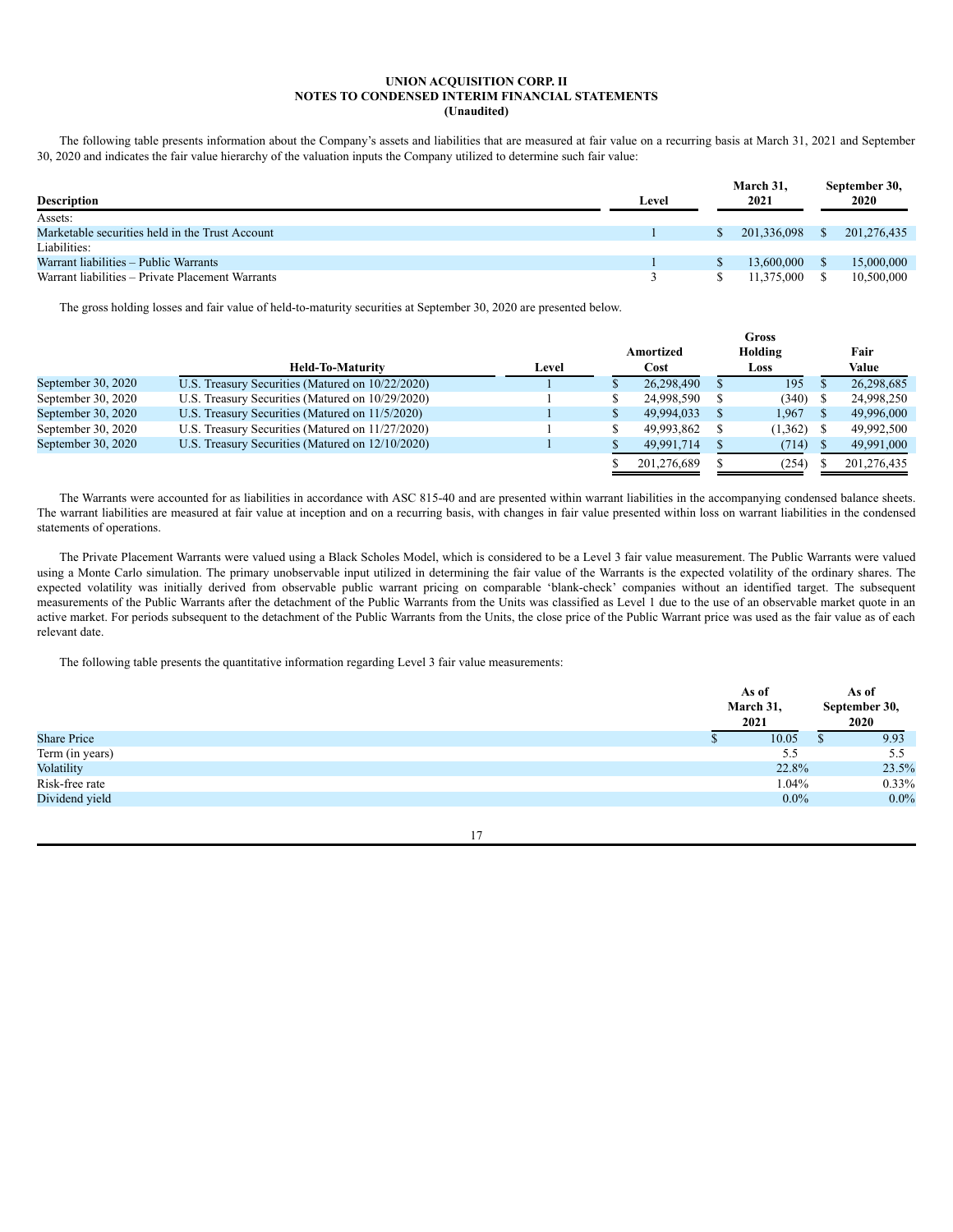The following table presents the changes in the fair value of Level 3 warrant liabilities:

|                                    | Private     |
|------------------------------------|-------------|
|                                    | Placement   |
| Fair value as of October 1, 2020   | 10,500,000  |
| Change in fair value               | 1,875,000   |
| Fair value as of December 31, 2020 | 12,375,000  |
| Change in fair value               | (1,000,000) |
| Fair value as of March 31, 2021    | 11,375,000  |

Transfers to/from Levels 1, 2, and 3 are recognized at the end of the reporting period. There were no transfers between levels for the three and six months ended March 31, 2021.

## **NOTE 9 — SUBSEQUENT EVENTS**

The Company evaluated subsequent events and transactions that occurred after the balance sheet date up to the date that the unaudited condensed interim financial statements were issued. Based upon this review, other than described below, the Company did not identify any subsequent events that would have required adjustment or disclosure in the unaudited condensed interim financial statements.

On April 16, 2021, the Company held a special meeting pursuant to which the Company's shareholders approved extending the Combination Period from April 22, 2021 to October 22, 2021 (the "Extension Date"). In connection with the approval of the extension, shareholders elected to redeem an aggregate of 6,446,836 ordinary shares. As a result, an aggregate of \$64,898,081 (or approximately \$10.07 per share) was released from the Company's Trust Account to pay such shareholders (see Note 1).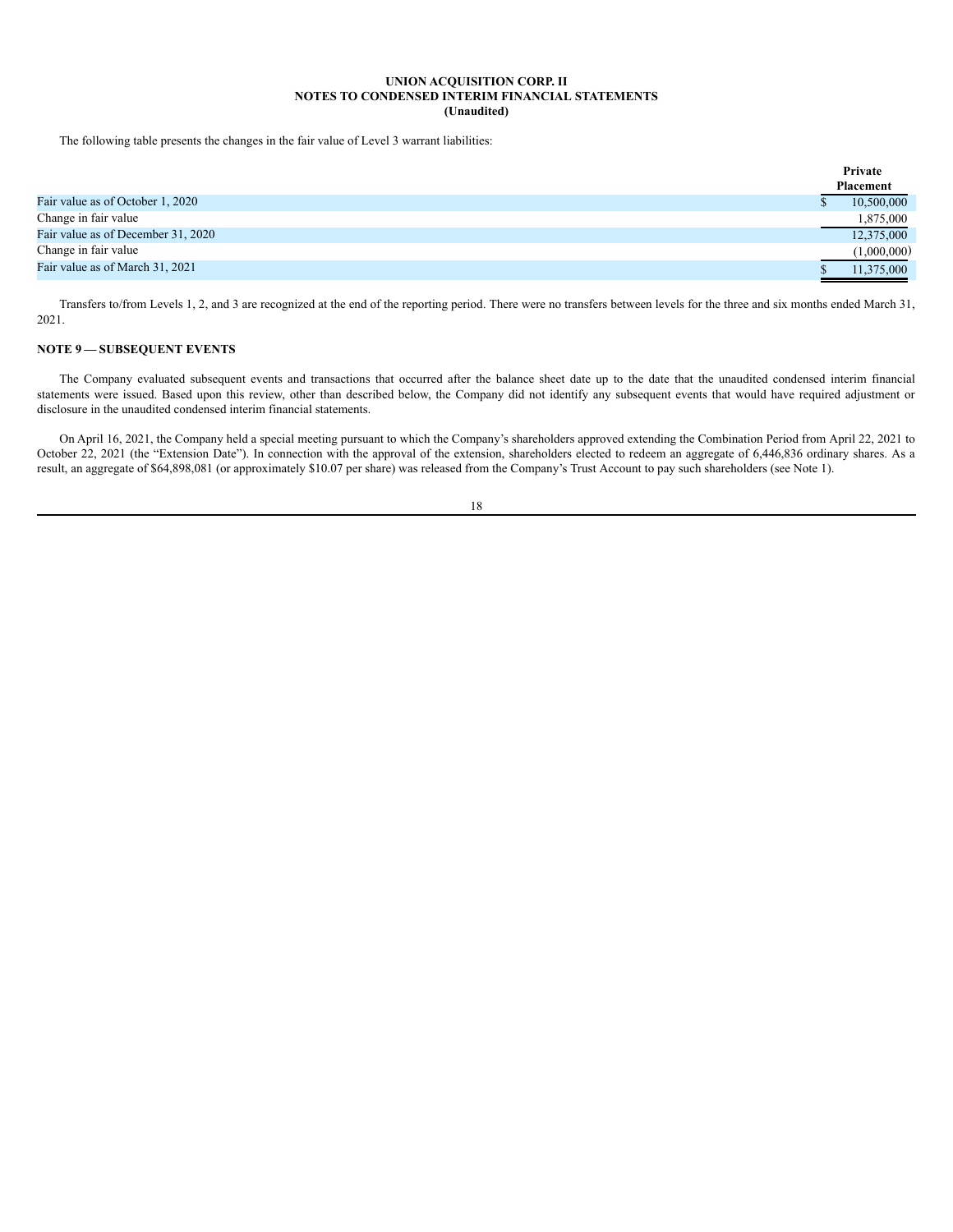#### <span id="page-20-0"></span>**ITEM 2. MANAGEMENT'S DISCUSSION AND ANALYSIS OF FINANCIAL CONDITION AND RESULTS OF OPERATIONS**

References in this report (the "Quarterly Report") to "we," "us" or the "Company" refer to Union Acquisition Corp. II. References to our "management" or our "management team" refer to our officers and directors. The following discussion and analysis of the Company's financial condition and results of operations should be read in conjunction with the financial statements and the notes thereto contained elsewhere in this Quarterly Report. Certain information contained in the discussion and analysis set forth below includes forward-looking statements that involve risks and uncertainties.

#### **Special Note Regarding Forward-Looking Statements**

This Quarterly Report includes "forward-looking statements" that are not historical facts and involve risks and uncertainties that could cause actual results to differ materially from those expected and projected. All statements, other than statements of historical fact included in this Quarterly Report including, without limitation, statements in this "Management's Discussion and Analysis of Financial Condition and Results of Operations" regarding the Company's financial position, business strategy and the plans and objectives of management for future operations, are forward-looking statements. Words such as "expect," "believe," "anticipate," "intend," "estimate," "seek" and variations and similar words and expressions are intended to identify such forward-looking statements. Such forward-looking statements relate to future events or future performance, but reflect management's current beliefs, based on information currently available. A number of factors could cause actual events, performance or results to differ materially from the events, performance and results discussed in the forward-looking statements. For information identifying important factors that could cause actual results to differ materially from those anticipated in the forward-looking statements, please refer to the Risk Factors section of the Company's Annual Report on Form 10-K/A filed with the U.S. Securities and Exchange Commission (the "SEC"). The Company's securities filings can be accessed on the EDGAR section of the SEC's website at www.sec.gov. Except as expressly required by applicable securities law, the Company disclaims any intention or obligation to update or revise any forward-looking statements whether as a result of new information, future events or otherwise.

#### **Overview**

We are a blank check company formed on December 6, 2018 for the purpose of entering into a merger, share exchange, asset acquisition, stock purchase, recapitalization, reorganization or other similar Business Combination with one or more target businesses. We intend to effectuate our initial Business Combination using cash from the proceeds of the initial Public Offering and the sale of the Private Placement Warrants, our capital stock, debt or a combination of cash, stock and debt.

We have neither engaged in any operations nor generated any revenues to date. Our entire activity since inception has been to prepare for our initial Public Offering, which was consummated on October 22, 2019 and, after the Initial Public Offering, identifying a target company for a Business Combination.

#### **Recent Developments**

On March 31, 2021, the Company (the "Registrant" or "SPAC"), Crynssen Pharma Group Limited, a private limited liability company registered and incorporated under the laws of Malta (the "Company"), Procaps ("Holdco") and OZLEM Limited, an exempted company incorporated under the laws of the Cayman Islands ("Merger Sub") entered into a Business Combination Agreement (the "Business Combination Agreement").

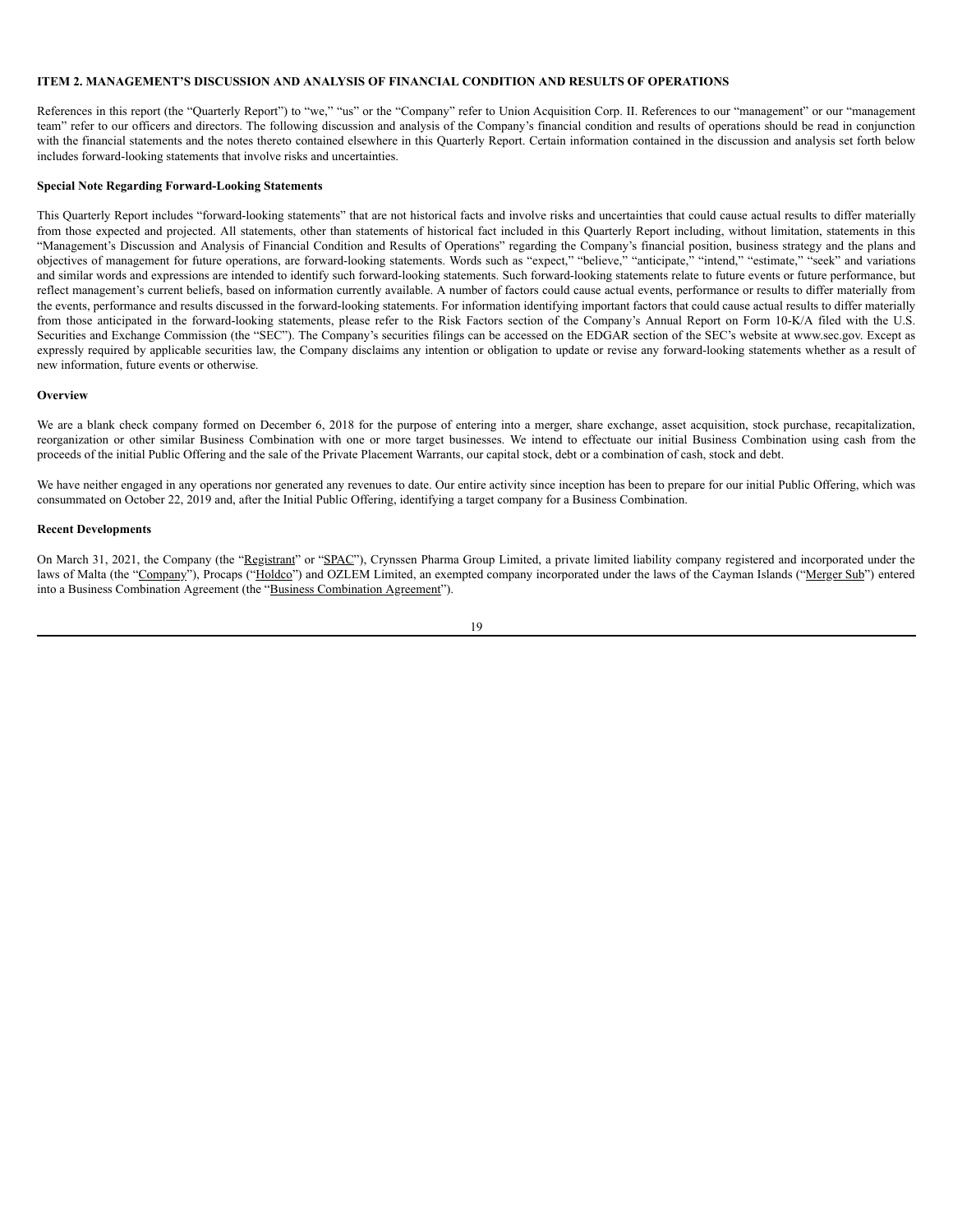Pursuant to the Business Combination Agreement, (i) Merger Sub will merge with and into SPAC, with SPAC surviving such merger and becoming a direct wholly-owned subsidiary of Holdco (the "Merger") and, in the context of the Merger, (a) all ordinary shares of SPAC, par value \$0.0001 per share ("SPAC Ordinary Shares") outstanding will be exchanged with Holdco for the right to receive ordinary shares of Holdco, nominal value \$0.01 per share ("Holdco Ordinary Shares") pursuant to a share capital increase of Holdco, (b) the SPAC Warrants will become warrants of Holdco ("Holdco Warrants") exercisable for Holdco Ordinary Shares, on substantially the same terms as the SPAC Warrants and (c) Holdco shall enter into an Assignment, Assumption and Amendment Agreement with SPAC and Continental Stock Transfer & Trust Company, a New York corporation, as warrant agent, to amend and assume SPAC's obligations under the existing Warrant Agreement, dated October 17, 2019, to give effect to the conversion of SPAC Warrants to Holdco Warrants; (ii) immediately following consummation of the Merger and pursuant to those certain individual Contribution and Exchange Agreements, each dated as of March 31, 2021, and entered into by and among Holdco, the Company and each of the shareholders of the Company (the "Company Shareholders") (collectively, the "Exchange Agreements"), each of the Company Shareholders, effective on the Closing Date immediately following the Merger (the "Exchange Effective Time") will contribute its respective ordinary shares of the Company, nominal value \$1.00 per share ("Company Ordinary Shares") to Holdco in exchange for Holdco Ordinary Shares, and, in the case of the International Finance Corporation ("IFC"), for Holdco Ordinary Shares and redeemable B shares of Holdco (the "Holdco Redeemable B Shares"), to be subscribed for by each such Company Shareholder (such contributions and exchanges of Company Ordinary Shares for Holdco Ordinary Shares and, with respect to IFC, Holdco Ordinary Shares and Holdco Redeemable B Shares, collectively, the "Exchange") and Holdco will, simultaneously with the Exchange, redeem all redeemable A shares of Holdco (the "Holdco Redeemable A Shares" and together with the Holdco Ordinary Shares and Holdco Redeemable B Shares, the "Holdco Shares") held by the Company as a result of its incorporation; (iii) as a result of the Exchange, the Company will become a direct wholly-owned subsidiary of Holdco and the Company Shareholders will become holders of issued and outstanding Holdco Shares; and (iv) immediately following the Exchange, Holdco will redeem 6,000,000 Holdco Redeemable B Shares for a total purchase price of \$60,000,000 in accordance with that certain Share Redemption Agreement entered into by and between Holdco and IFC on March 31, 2021. Capitalized terms used but not defined herein shall have the respective meanings set forth in the Business Combination Agreement.

The Company has entered into separate subscription agreements (collectively, the "Subscription Agreements"), dated March 31, 2021, with certain investors, pursuant to which SPAC has agreed to issue and sell, in private placements to close contemporaneously with, but immediately prior to, the Merger, an aggregate of 10,000,000 SPAC Ordinary Shares, for a purchase price of \$10.00 per SPAC Ordinary Share and an aggregate purchase price of \$100,000,000 (the "PIPE Investment"), which will automatically be converted into Holdco Ordinary Shares at the Merger Effective Time. The Subscription Agreements give the investors customary registration and indemnification rights.

On April 16, 2021, the Company held a special meeting pursuant to which the Company's shareholders approved extending the Combination Period from April 22, 2021 to October 22, 2021 (the "Extension Date"). In connection with the approval of the extension, shareholders elected to redeem an aggregate of 6,446,836 ordinary shares. As a result, an aggregate of \$64,898,081 (or approximately \$10.07 per share) was released from the Company's Trust Account to pay such shareholders.

#### **Results of Operations**

We have neither engaged in any operations nor generated any revenues to date. Our only activities were organizational activities, those necessary to prepare for the Initial Public Offering, described below, and, subsequent to the Initial Public Offering, identifying a target company for a Business Combination, and activities in connection with the proposed acquisition of Procaps. We do not expect to generate any operating revenues until after the completion of our Business Combination. We generate non-operating income in the form of interest income on marketable securities held after the Initial Public Offering. We are incurring expenses as a result of being a public company (for legal, financial reporting, accounting and auditing compliance), as well as for due diligence expenses in connection with completing a Business Combination.

For the three months ended March 31, 2021, we had net income of \$6,004,061, which consists of a change in fair value of warrant liabilities of \$6,400,000 and interest earned on marketable securities held in the Trust Account of \$8,623, offset by operating expenses of \$404,562.

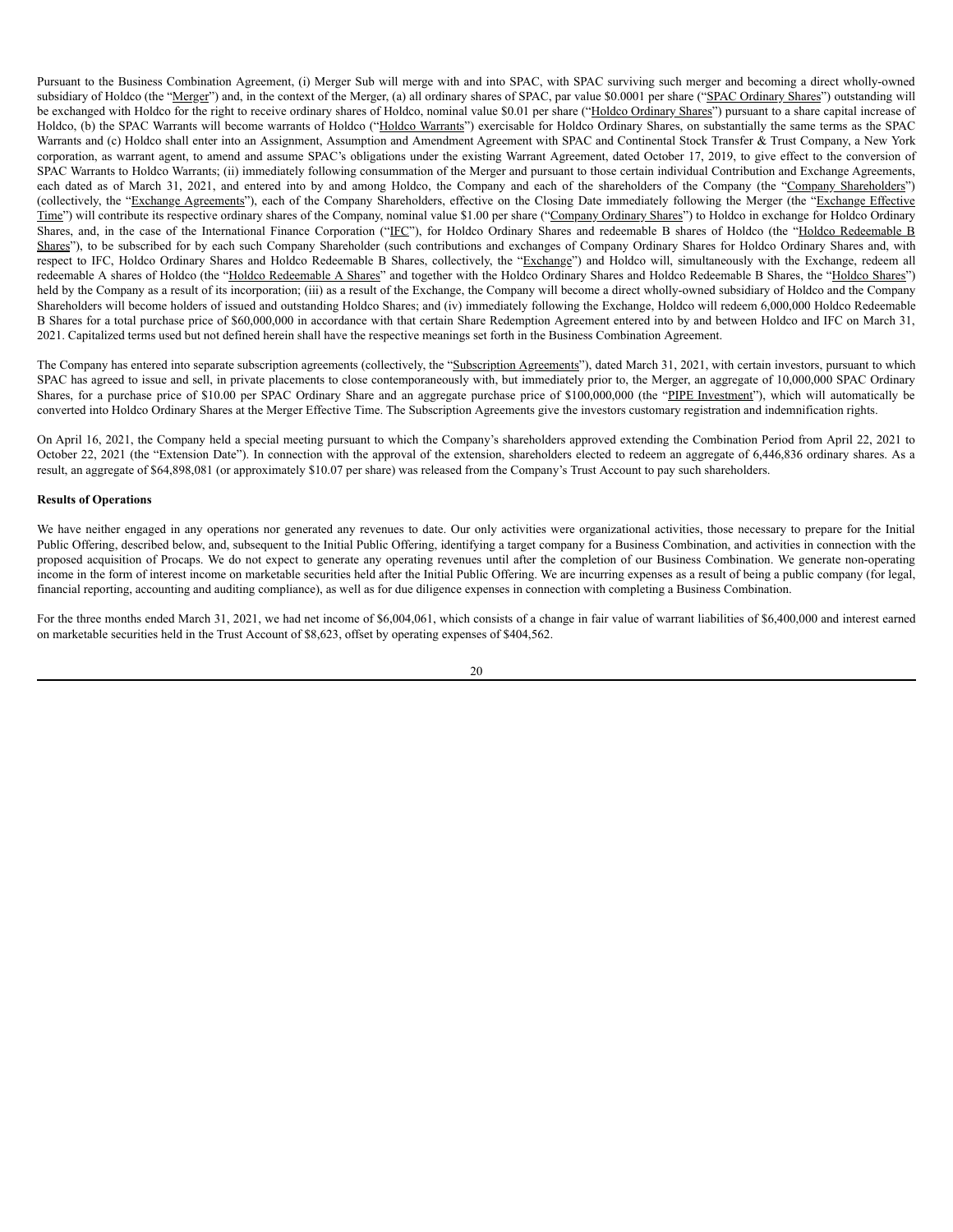For the six months ended March 31, 2021, we had net loss of \$72,811, which consists of operating expenses of \$635,570 offset by a change in fair value of warrant liabilities of \$525,000 and interest earned on marketable securities held in the Trust Account of \$37,759.

For the three months ended March 31, 2020, we had net income of \$2,432,528, which consisted of interest earned on marketable securities held in the Trust Account of \$634,168 and a change in fair value of warrant liabilities of \$2,012,500, offset by operating expenses of \$214,140.

For the six months ended March 31, 2020, we had net income of \$651,564, which consisted of interest earned on marketable securities held in the Trust Account of \$1,221,441, offset by operating expenses of \$457,377 and change in fair value of warrant liabilities of \$112,500.

#### **Liquidity and Capital Resources**

On October 22, 2019, we consummated the initial Public Offering of 20,000,000 units, which includes the partial exercise by the underwriters of their over-allotment option in the amount of 2,500,000 units, at a price of \$10.00 per unit, generating gross proceeds of \$200,000,000. Simultaneously with the closing of the initial Public Offering, we consummated the sale of 6,250,000 Private Warrants to Union Acquisition Associates II, LLC and Union Group International Holdings Limited at a price of \$1.00 per Private Warrant, generating total proceeds of \$6,250,000.

Following the initial Public Offering and the sale of the Private Warrants, a total of \$200,000,000 was placed in the Trust Account. We incurred \$4,529,222 in initial Public Offering-related costs, including \$4,000,000 of underwriting fees and \$529,222 of other offering costs.

For the six months ended March 31, 2021, net cash used in operating activities was \$660,648. Net loss of \$72,811 was impacted by interest earned on marketable securities of \$37,759, a non-cash charge derived from the change in fair value of warrant liabilities of \$525,000, fees charged on the Trust Account of \$25,000 and changes in operating assets and liabilities, which used \$50,078 of cash from operating activities.

For the six months ended March 31, 2020, net cash used in operating activities was \$574,485. Net income of \$651,564 was impacted by interest earned on marketable securities of \$1,121,441, a non-cash income derived from the change in fair value of warrant liabilities of \$112,500, fees charged on the Trust Account of \$19,583 and changes in operating assets and liabilities, which used \$136,691 of cash from operating activities.

At March 31, 2021, we had cash and marketable securities held in the Trust Account of \$201,336,098. We intend to use substantially all of the funds held in the Trust Account, including any amounts representing interest earned on the Trust Account (less taxes payable) to complete our initial Business Combination. We may withdraw interest from the Trust Account to pay taxes. To the extent that our equity or debt is used, in whole or in part, as consideration to complete our initial Business Combination, the remaining proceeds held in the Trust Account will be used as working capital to finance the operations of the target business or businesses, make other acquisitions, and pursue our growth strategies.

At March 31, 2021, we had cash of \$295,152 held outside of the Trust Account. We intend to use the funds held outside the Trust Account primarily to identify and evaluate target businesses, perform business due diligence on prospective target businesses, travel to and from the offices, plants or similar locations of prospective target businesses or their representatives or owners, review corporate documents and material agreements of prospective target businesses, and structure, negotiate, and complete a Business Combination.

In order to fund working capital deficiencies or finance transaction costs in connection with an initial Business Combination, our officers, directors or their affiliates may, but are not obligated to, loan us funds as may be required. If we consummate an initial Business Combination, we would repay such loaned amounts. In the event that the initial Business Combination does not close, we may use a portion of the working capital held outside the Trust Account to repay such loaned amounts, but no proceeds from our Trust Account would be used for such repayment. Up to \$1,500,000 of such loans may be convertible into warrants of the post Business Combination entity at a price of \$1.00 per warrant at the option of the lender. The warrants would be identical to the private warrants.

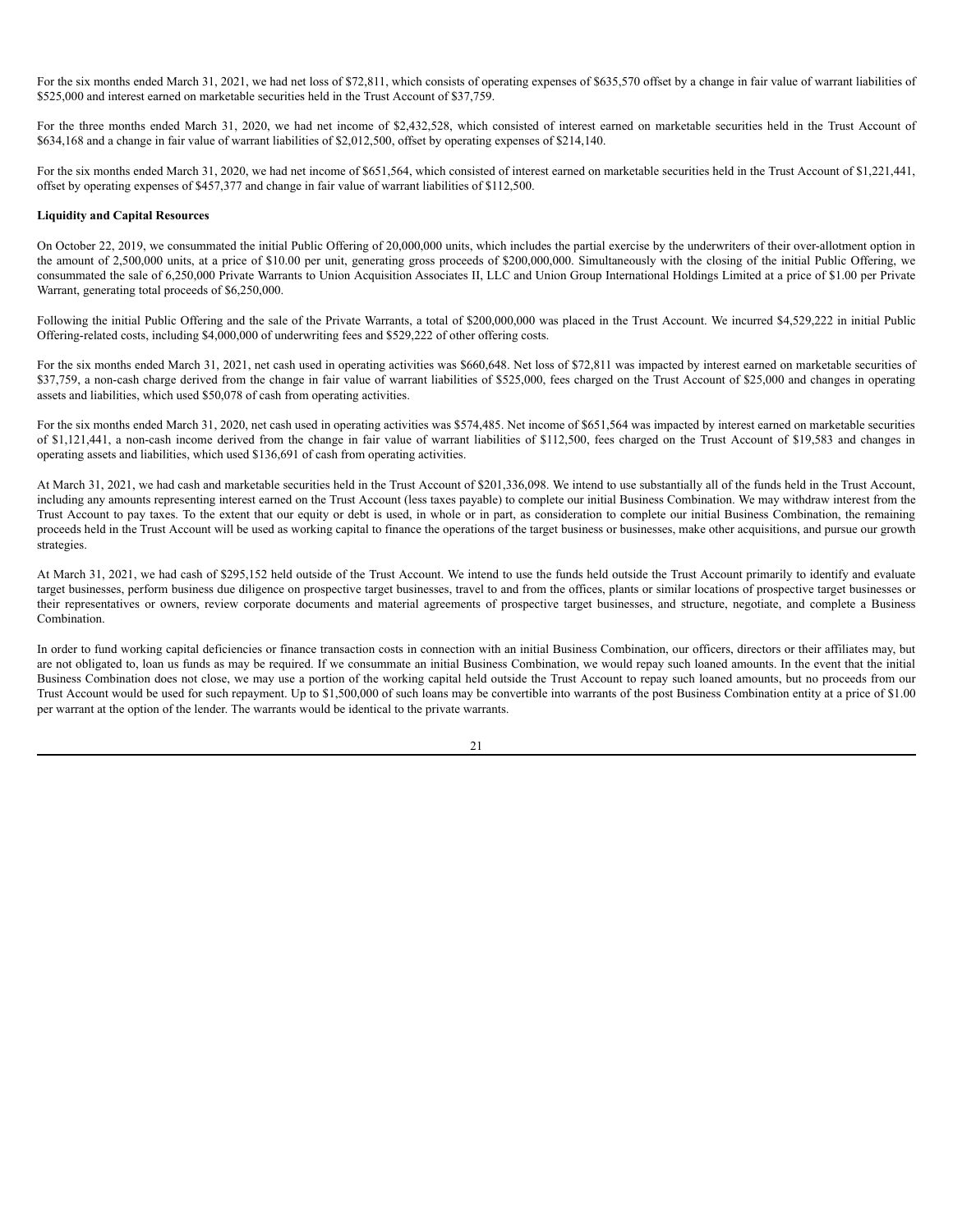We do not believe we will need to raise additional funds in order to meet the expenditures required for operating our business. However, if our estimates of the costs of undertaking in-depth due diligence and negotiating an initial Business Combination is less than the actual amount necessary to do so, we may have insufficient funds available to operate our business prior to our initial Business Combination. Moreover, we may need to obtain additional financing either to consummate our initial Business Combination or because we become obligated to redeem a significant number of our public shares upon consummation of our initial Business Combination, in which case we may issue additional securities or incur debt in connection with such Business Combination. Subject to compliance with applicable securities laws, we would only complete such financing simultaneously with the completion of our Business Combination. Following our Business Combination, if cash on hand is insufficient, we may need to obtain additional financing in order to meet our obligations. If we are unable to complete our initial Business Combination because we do not have sufficient funds available to us, we will be forced to cease operations and liquidate the Trust Account.

#### **Going Concern**

In connection with our assessment of going concern considerations in accordance with Financial Accounting Standard Board's Accounting Standards Codification Subtopic 205-40, "Disclosures of Uncertainties about an Entity's Ability to Continue as a Going Concern," management has determined that the mandatory liquidation and subsequent dissolution raises substantial doubt about our ability to continue as a going concern. No adjustments have been made to the carrying amounts of assets or liabilities should we be required to liquidate after October 22, 2021.

#### **Off-Balance Sheet Financing Arrangements**

We have no obligations, assets or liabilities, which would be considered off-balance sheet arrangements as of March 31, 2021. We do not participate in transactions that create relationships with unconsolidated entities or financial partnerships, often referred to as variable interest entities, which would have been established for the purpose of facilitating off-balance sheet arrangements. We have not entered into any off-balance sheet financing arrangements, established any special purpose entities, guaranteed any debt or commitments of other entities, or purchased any non-financial assets.

#### **Contractual Obligations**

We do not have any long-term debt, capital lease obligations, operating lease obligations or long-term liabilities other than an agreement to pay UCG International Corp., an affiliate of Juan Sartori, a monthly fee of \$10,000 for office space, utilities and administrative support provided to the Company. We began incurring these fees on October 17, 2019 and will continue to incur these fees monthly until the earlier of the completion of the Business Combination and the Company's liquidation.

We also pay our Chief Operating Officer a \$10,000 per month consulting fee, commencing on October 17, 2019 through the earlier of the consummation of a Business Combination or the Company's liquidation.

### **Critical Accounting Policies**

The preparation of condensed financial statements and related disclosures in conformity with accounting principles generally accepted in the United States of America requires management to make estimates and assumptions that affect the reported amounts of assets and liabilities, disclosure of contingent assets and liabilities at the date of the financial statements, and income and expenses during the periods reported. Actual results could materially differ from those estimates. We have identified the following critical accounting policies:

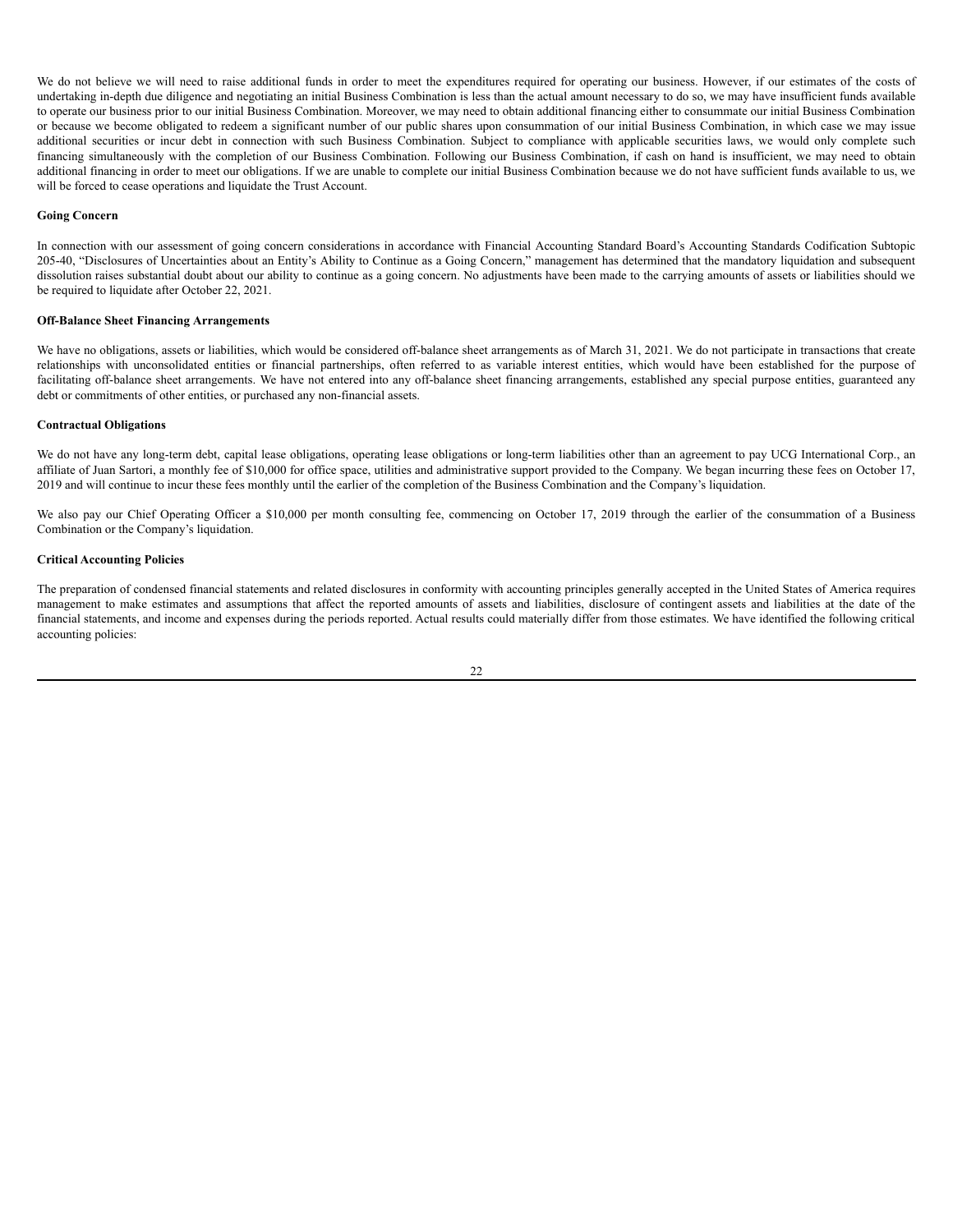#### *Warrant Liabilities*

We account for the Warrants in accordance with the guidance contained in ASC 815-40 under which the Warrants do not meet the criteria for equity treatment and must be recorded as liabilities. Accordingly, we classify the Warrants as liabilities at their fair value and adjust the Warrants to fair value at each reporting period. This liability is subject to re-measurement at each balance sheet date until exercised, and any change in fair value is recognized in our statement of operations. The Public Warrants for periods where no observable traded price was available are valued using a Monte Carlo simulation model. For periods subsequent to the detachment of the Public Warrants from the Units, the Public Warrant quoted market price was used as the fair value as of each relevant date. The fair value of Private Warrants was determined using a Black-Scholes option pricing model.

#### *Ordinary Shares Subject to Possible Redemption*

We account for our ordinary shares subject to possible redemption in accordance with the guidance in Accounting Standards Codification ("ASC") Topic 480 "Distinguishing Liabilities from Equity." Ordinary shares subject to mandatory redemption is classified as a liability instrument and is measured at fair value. Conditionally redeemable ordinary shares (including ordinary shares that features redemption rights that are either within the control of the holder or subject to redemption upon the occurrence of uncertain events not solely within our control) is classified as temporary equity. At all other times, ordinary shares is classified as shareholders' equity. Our ordinary shares features certain redemption rights that are considered to be outside of our control and subject to occurrence of uncertain future events. Accordingly, ordinary shares subject to possible redemption is presented as temporary equity, outside of the shareholders' equity section of our unaudited condensed balance sheets.

#### *Net Loss Per Ordinary Share*

We apply the two-class method in calculating earnings per share. Net income (loss) per ordinary share, basic and diluted for redeemable ordinary shares is calculated by dividing the interest income earned on the Trust Account, by the weighted average number of redeemable ordinary shares outstanding for the period. Net income (loss) per ordinary share, basic and diluted for non-redeemable ordinary shares is calculated by dividing the net income (loss), less income attributable to redeemable ordinary shares, by the weighted average number of non-redeemable ordinary shares outstanding for the periods.

### *Recent Accounting Standards*

In August 2020, the Financial Accounting Standards Board ("FASB") issued Accounting Standards Update ("ASU") 2020-06, Debt — Debt with Conversion and Other Options (Subtopic 470-20) and Derivatives and Hedging — Contracts in Entity's Own Equity (Subtopic 815-40) ("ASU 2020-06") to simplify accounting for certain financial instruments. ASU 2020-06 eliminates the current models that require separation of beneficial conversion and cash conversion features from convertible instruments and simplifies the derivative scope exception guidance pertaining to equity classification of contracts in an entity's own equity. The new standard also introduces additional disclosures for convertible debt and freestanding instruments that are indexed to and settled in an entity's own equity. ASU 2020-06 amends the diluted earnings per share guidance, including the requirement to use the if-converted method for all convertible instruments. ASU 2020-06 is for fiscal years beginning after December 15, 2021 and should be applied on a full or modified retrospective basis. Early adoption is permitted, but no earlier than fiscal years beginning after December 15, 2020, including interim periods within those fiscal years. We are currently assessing the impact, if any, that ASU 2020-06 would have on its financial position, results of operations or cash flows

Management does not believe that any recently issued, but not yet effective, accounting standards, if currently adopted, would have a material effect on our unaudited condensed interim financial statements.

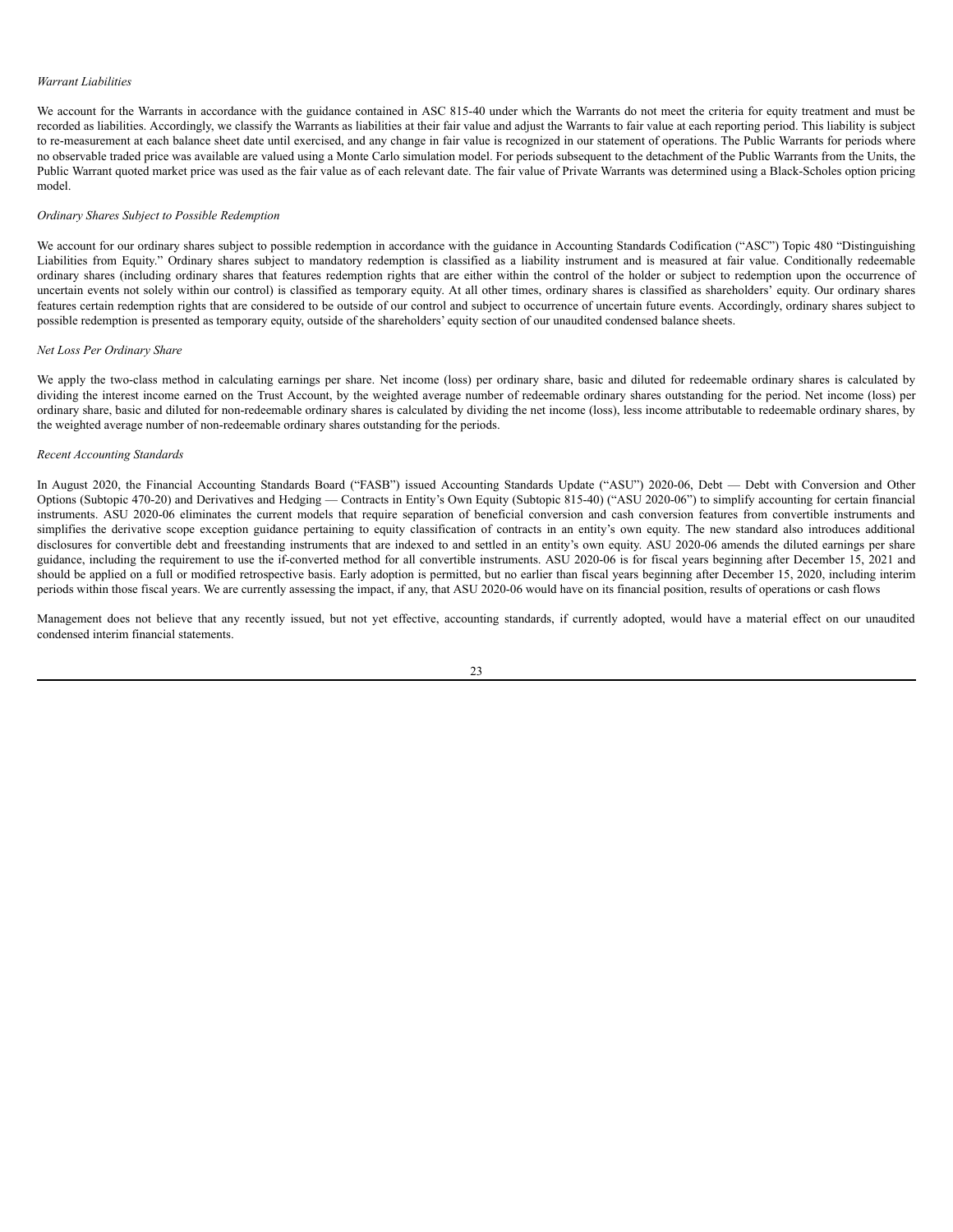#### <span id="page-25-0"></span>**ITEM 3. QUANTITATIVE AND QUALITATIVE DISCLOSURES ABOUT MARKET RISK**

Not required for smaller reporting companies.

## <span id="page-25-1"></span>**ITEM 4. CONTROLS AND PROCEDURES**

Disclosure controls and procedures are controls and other procedures that are designed to ensure that information required to be disclosed in our reports filed or submitted under the Exchange Act is recorded, processed, summarized and reported within the time periods specified in the SEC's rules and forms. Disclosure controls and procedures include, without limitation, controls and procedures designed to ensure that information required to be disclosed in our reports filed or submitted under the Exchange Act is accumulated and communicated to our management, including our Chief Executive Officer, to allow timely decisions regarding required disclosure.

#### *Evaluation of Disclosure Controls and Procedures*

Under the supervision and with the participation of our management, including our principal executive officer and principal financial and accounting officer, we conducted an evaluation of the effectiveness of our disclosure controls and procedures as of the end of the fiscal quarter ended March 31, 2021, as such term is defined in Rules 13a-15(e) and 15d-15(e) under the Exchange Act. Based on this evaluation, our principal executive officer and principal financial and accounting officer have concluded that, solely due to the events that led to the Company's restatement of its financial statements to reclassify the Company's derivative instruments as liabilities (which are described in the Company's Amendment No. 1 to its Annual Report on Form 10-K/A filed on June 11, 2021 and its Amendment No. 1 to its Quarterly Report on Form 10-Q/A filed on June 11, 2021) (the "Restatement"), during the period covered by this report, a material weakness existed and our disclosure controls and procedures were not effective.

#### *Changes in Internal Control Over Financial Reporting*

There was no change in our internal control over financial reporting that occurred during the fiscal quarter of 2021 covered by this Quarterly Report on Form 10-Q that has materially affected, or is reasonably likely to materially affect, our internal control over financial reporting. In light of the material weakness identified and the resulting Restatement, we plan to enhance our processes to identify and appropriately apply applicable accounting requirements to better evaluate and understand the nuances of the complex accounting standards that apply to our financial statements. Our plans at this time include providing enhanced access to accounting literature, research materials and documents and increased communication among our personnel and third-party professionals with whom we consult regarding complex accounting applications. The elements of our remediation plan can only be accomplished over time, and we can offer no assurance that these initiatives will ultimately have the intended effects.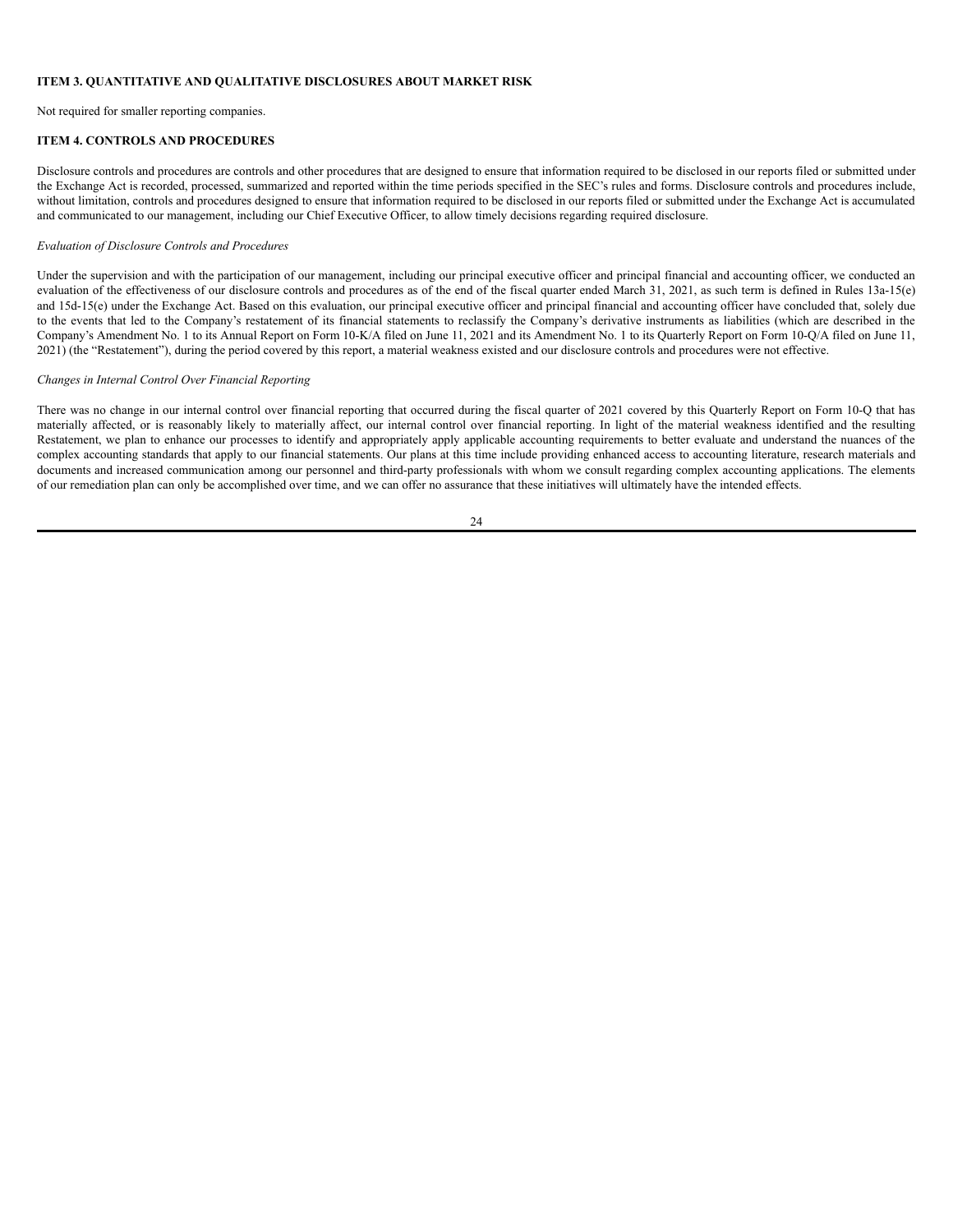## **PART II - OTHER INFORMATION**

## <span id="page-26-1"></span><span id="page-26-0"></span>**ITEM 1A. RISK FACTORS.**

There have been no material changes to the risk factors previously disclosed in Part 1, Item 1A of our Annual Report on Form 10-K/A for the year ended September 30, 2020.

## <span id="page-26-2"></span>**ITEM 2. UNREGISTERED SALES OF EQUITY SECURITIES AND USE OF PROCEEDS.**

On October 22, 2019, we consummated our Initial Public Offering of 20,000,000 Units, inclusive of 2,500,000 Units sold to the underwriters exercising their over-allotment option. The Units were sold at an offering price of \$10.00 per Unit, generating total gross proceeds of \$200,000,000. Each Unit consisted of one ordinary share of the Company, par value \$0.0001 per share, and one redeemable warrant of the Company. Cantor acted as the sole book running manager and co-manager of the offering. The securities sold in the offering were registered under the Securities Act on a registration statement on Form S-1 (No. 333-233988). The SEC declared the registration statement effective on October 17, 2019.

Simultaneously with the consummation of the Initial Public Offering, we consummated a private placement of 6,250,000 Private Placement Warrants to our Sponsor at a price of \$1.00 per Private Placement Warrant, generating total proceeds of \$6,250,000. Such securities were issued pursuant to the exemption from registration contained in Section 4(a)(2) of the Securities Act.

The Private Placement Warrants are the same as the warrants underlying the Units sold in the Initial Public Offering, except that Private Placement Warrants are not transferable, assignable or salable until 30 days after the completion of a Business Combination, subject to certain limited exceptions. Additionally, the Private Placement Warrants are exercisable on a cashless basis and are non-redeemable so long as they are held by the initial purchasers or their permitted transferees.

Of the gross proceeds received from the Initial Public Offering, the partial exercise of the over-allotment option and the Private Placement Warrants, \$200,000,000 was placed in the Trust Account.

We paid a total of \$4,000,000 underwriting discounts and commissions and \$529,222 for other costs and expenses related to the Initial Public Offering.

For a description of the use of the proceeds generated in our Initial Public Offering, see Part I, Item 2 of this Quarterly Report.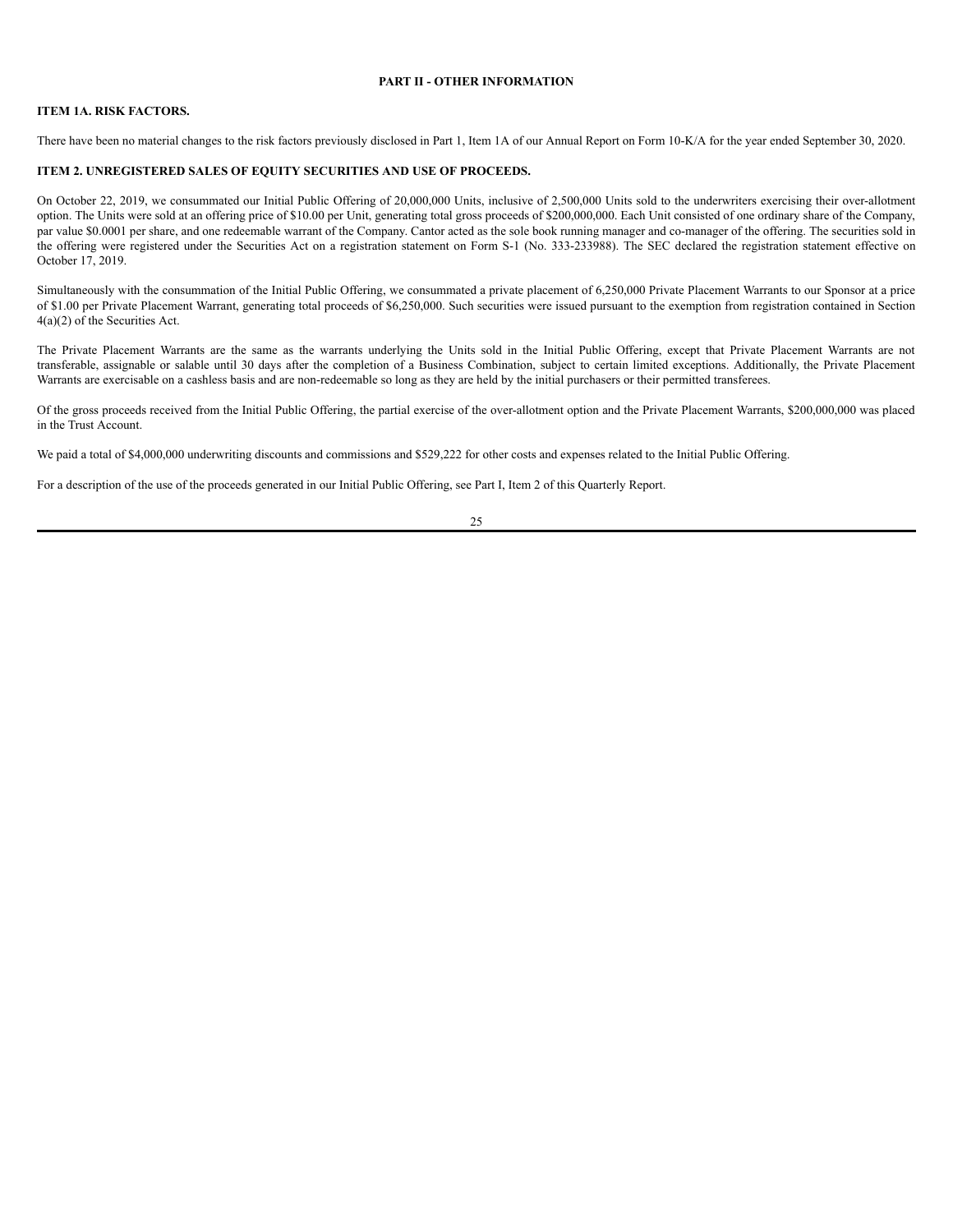# <span id="page-27-0"></span>**ITEM 6. EXHIBITS.**

The following exhibits are filed as part of, or incorporated by reference into, this Quarterly Report on Form 10-Q.

| No.          | <b>Description of Exhibit</b>                                                                                                                          |
|--------------|--------------------------------------------------------------------------------------------------------------------------------------------------------|
| $31.1*$      | Certification of Principal Executive Officer and Principal Financial and Accounting Officer Pursuant to Securities Exchange Act Rules 13a-14(a) and    |
|              | $15(d)-14(a)$ , as adopted Pursuant to Section 302 of the Sarbanes-Oxley Act of 2002                                                                   |
| $32.1**$     | Certification of Principal Executive Officer and Principal Financial and Accounting Officer Pursuant to 18 U.S.C. Section 1350, as adopted Pursuant to |
|              | Section 906 of the Sarbanes-Oxley Act of 2002                                                                                                          |
| $101$ . INS* | <b>XBRL</b> Instance Document                                                                                                                          |
| $101.CAL*$   | XBRL Taxonomy Extension Calculation Linkbase Document                                                                                                  |
| $101.SCH*$   | XBRL Taxonomy Extension Schema Document                                                                                                                |
| $101.$ DEF*  | XBRL Taxonomy Extension Definition Linkbase Document                                                                                                   |
| $101.LAB*$   | XBRL Taxonomy Extension Labels Linkbase Document                                                                                                       |
| $101.PRE*$   | XBRL Taxonomy Extension Presentation Linkbase Document                                                                                                 |

\* Filed herewith.

\*\* Furnished.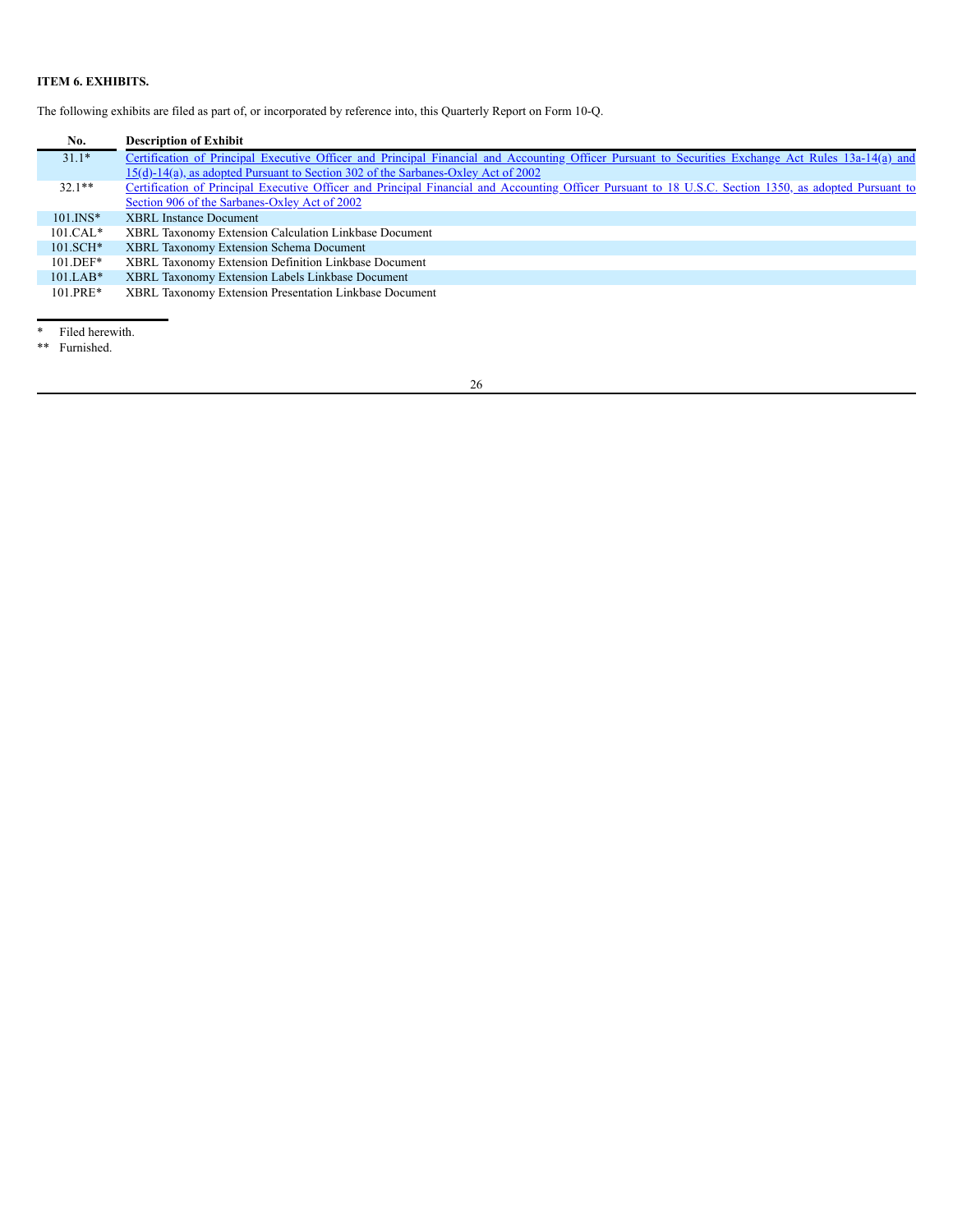# **SIGNATURES**

<span id="page-28-0"></span>Pursuant to the requirements of Securities Exchange Act of 1934, the registrant has duly caused this report to be signed on its behalf by the undersigned, thereunto duly authorized.

**UNION ACQUISITION CORP. II**

Date: June 11, 2021 /s/ Kyle P. Bransfield

Name: Kyle P. Bransfield Title: Chief Executive Officer (Principal Executive Officer and Principal Financial and Accounting Officer)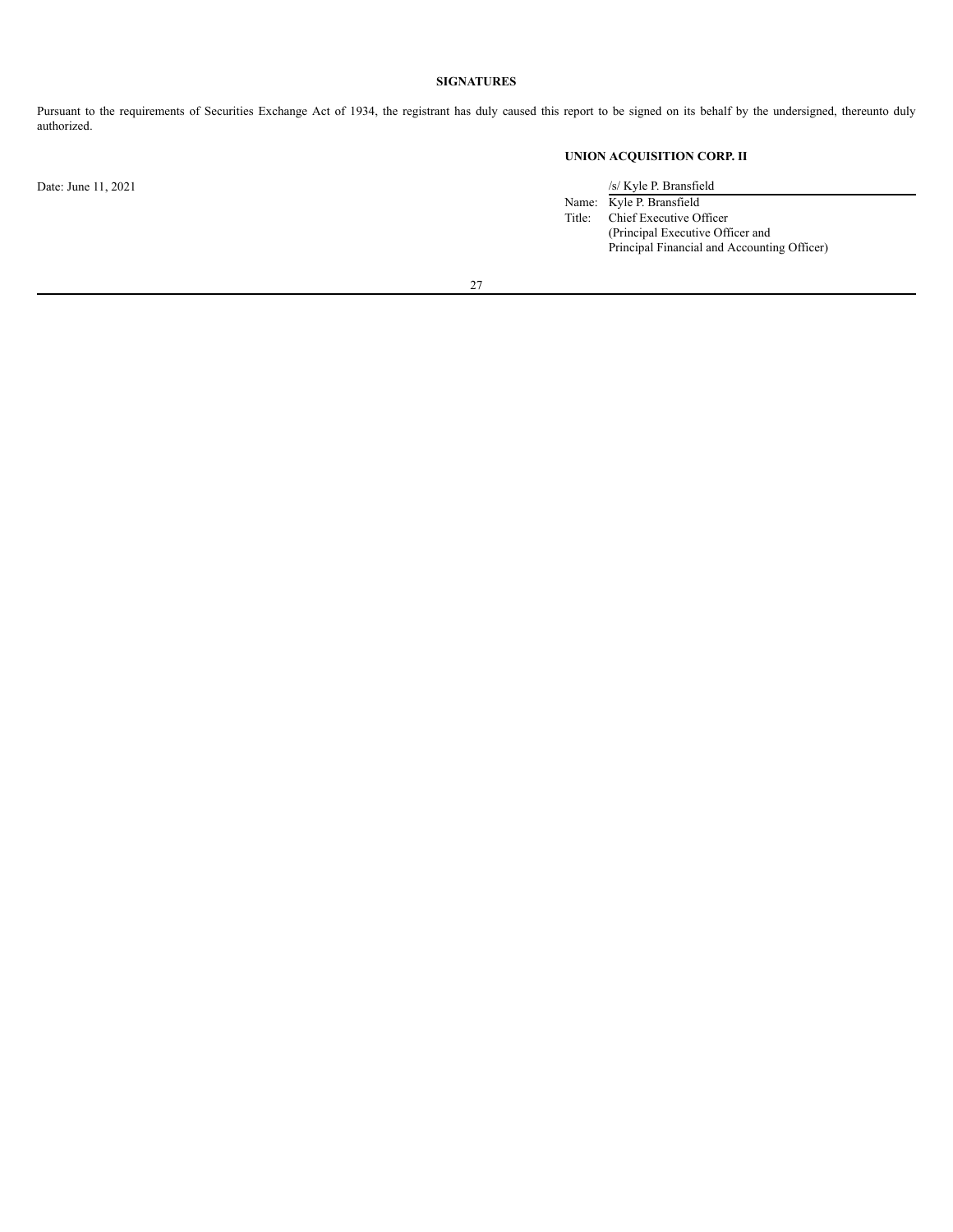#### **CERTIFICATIONS**

I, Kyle P. Bransfield, certify that:

- 1. I have reviewed this Quarterly Report on Form 10-Q of Union Acquisition Corp. II;
- 2. Based on my knowledge, this report does not contain any untrue statement of a material fact or omit to state a material fact necessary to make the statements made, in light of the circumstances under which such statements were made, not misleading with respect to the period covered by this report;
- 3. Based on my knowledge, the financial statements, and other financial information included in this report, fairly present in all material respects the financial condition, results of operations and cash flows of the registrant as of, and for, the periods presented in this report;
- 4. The registrant's other certifying officer and I are responsible for establishing and maintaining disclosure controls and procedures (as defined in Exchange Act Rules 13a- $15(e)$  and  $15d-15(e)$  for the registrant and have:
	- a) Designed such disclosure controls and procedures, or caused such disclosure controls and procedures to be designed under our supervision, to ensure that material information relating to the registrant, including its consolidated subsidiaries, is made known to us by others within those entities, particularly during the period in which this report is being prepared;
	- b) (Paragraph omitted pursuant to SEC Release Nos. 33-8238/34-47986 and 33-8392/34-49313);
	- c) Evaluated the effectiveness of the registrant's disclosure controls and procedures and presented in this report our conclusions about the effectiveness of the disclosure controls and procedures, as of the end of the period covered by this report based on such evaluation; and
	- d) Disclosed in this report any change in the registrant's internal control over financial reporting that occurred during the registrant's most recent fiscal quarter (the registrant's fourth fiscal quarter in the case of an annual report) that has materially affected, or is reasonably likely to materially affect, the registrant's internal control over financial reporting; and
- 5. The registrant's other certifying officer and I have disclosed, based on our most recent evaluation of internal control over financial reporting, to the registrant's auditors and the audit committee of the registrant's board of directors (or persons performing the equivalent functions):
	- (a) All significant deficiencies and material weaknesses in the design or operation of internal control over financial reporting which are reasonably likely to adversely affect the registrant's ability to record, process, summarize and report financial information; and
	- (b) Any fraud, whether or not material, that involves management or other employees who have a significant role in the registrant's internal control over financial reporting.

Date: June 11, 2021 By: /s/ Kyle P. Bransfield

Kyle P. Bransfield Chief Executive Officer (Principal Executive Officer and Principal Financial and Accounting Officer)